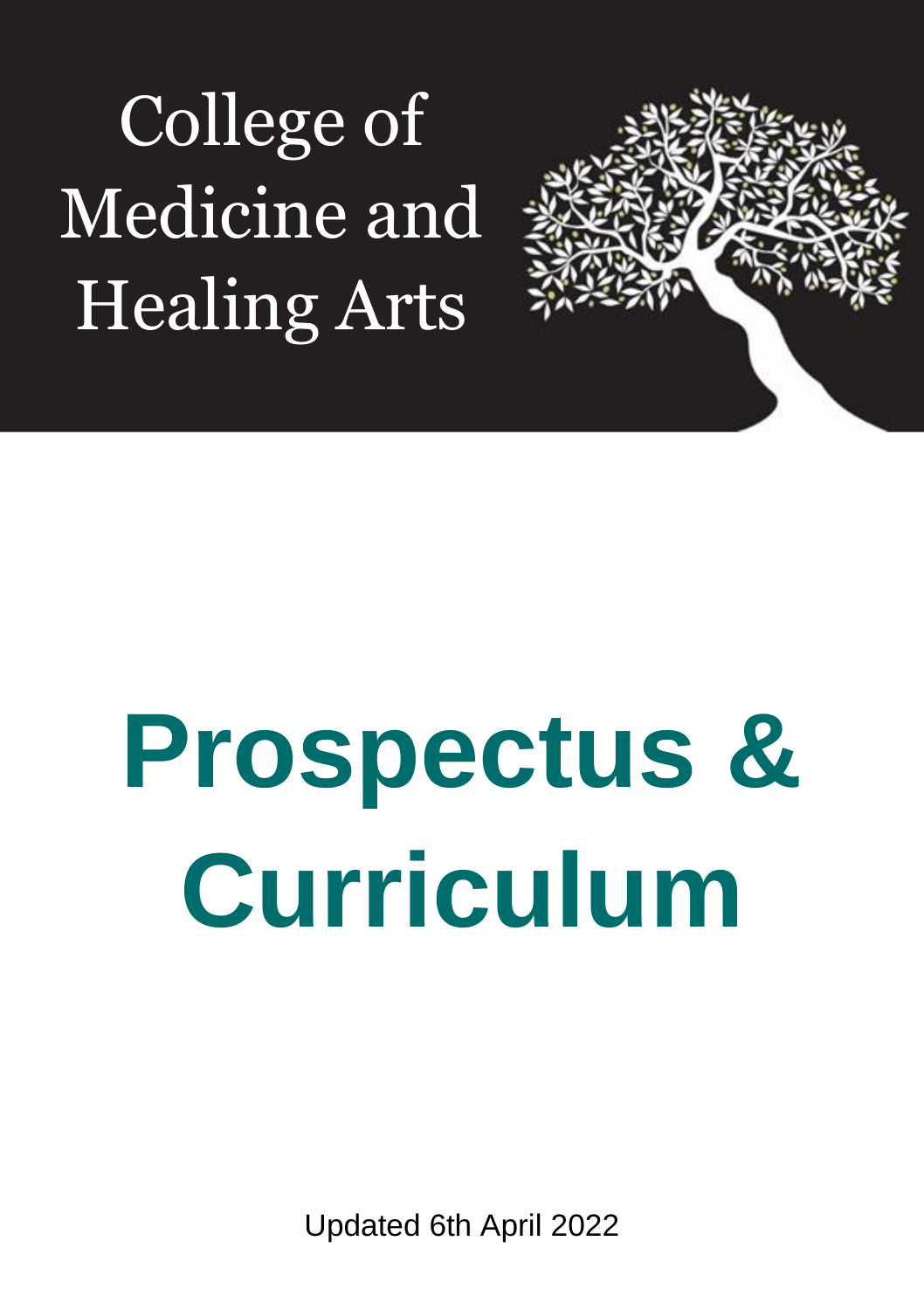**Prospectus & Curriculum**

# College of Medicine and Healing Arts

### **Founder and Principal**

M. Salim Khan M.D. (M.A.) M.H. D.O.

### **Telephone**

---

+44 116 273 8614

# **E-mail**

---

info@CoMHA.org.uk

# **Website**

---

www.CoMHA.org.uk

Registered Office: 446 East Park Road, Leicester, LE5 5HH, England (UK) Registered as a Not for Profit Company No. 7677972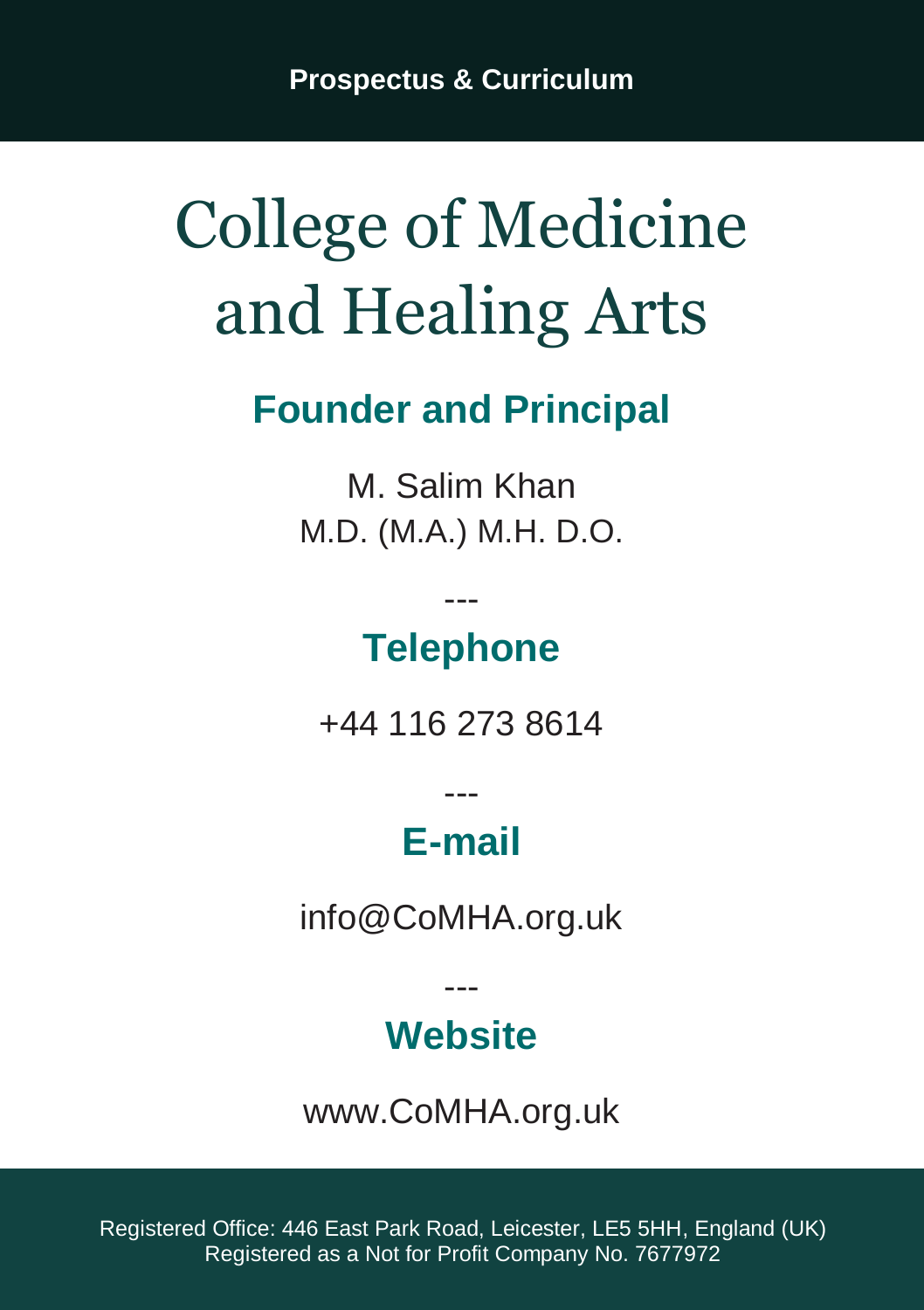

*"Come, come, whoever you are, wonderer, worshipper, lover of leaving, it doesn't matter.*

*Ours is not a caravan of despair, Come, even if you have broken your vow a thousand times. Come, yet again, come, come."*

> Mevlana Jelaluddin Rumi  $1207 - 1273$

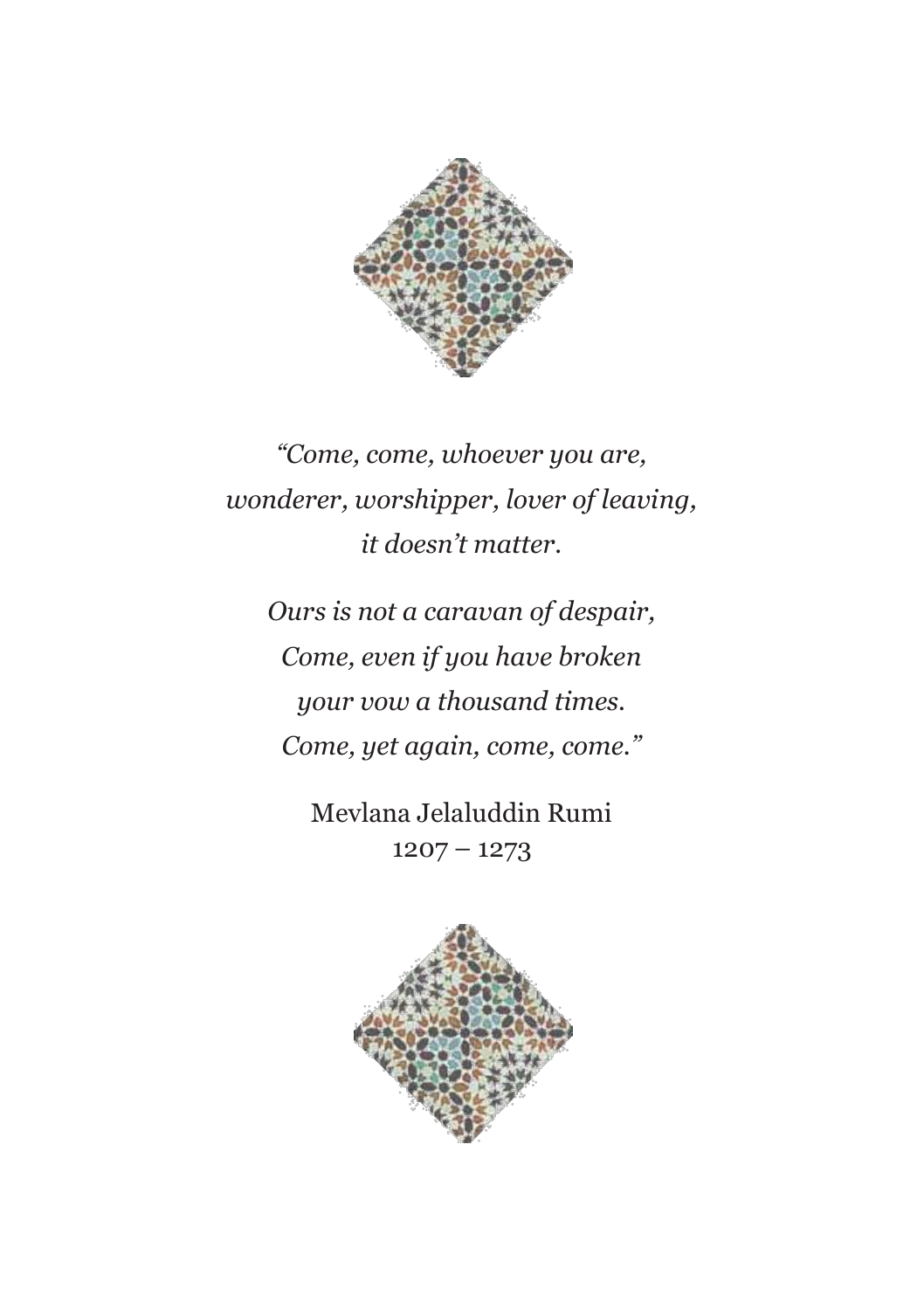# **Contents**

<span id="page-3-0"></span>

| TIBB-UN-NABAWI (PROPHETIC MEDICINE)  5                 |
|--------------------------------------------------------|
| TIBB: WHOLE-PERSON HEALTHCARE & MEDICINE 6             |
| PROGRAMMES AVAILABLE (PERSONAL AND                     |
| PROGRAMMES AVAILABLE (PRACTITIONER DIPLOMAS)           |
|                                                        |
|                                                        |
| <b>FOUNDATION IN TIBB (NATURAL HEALTH) - AIM &amp;</b> |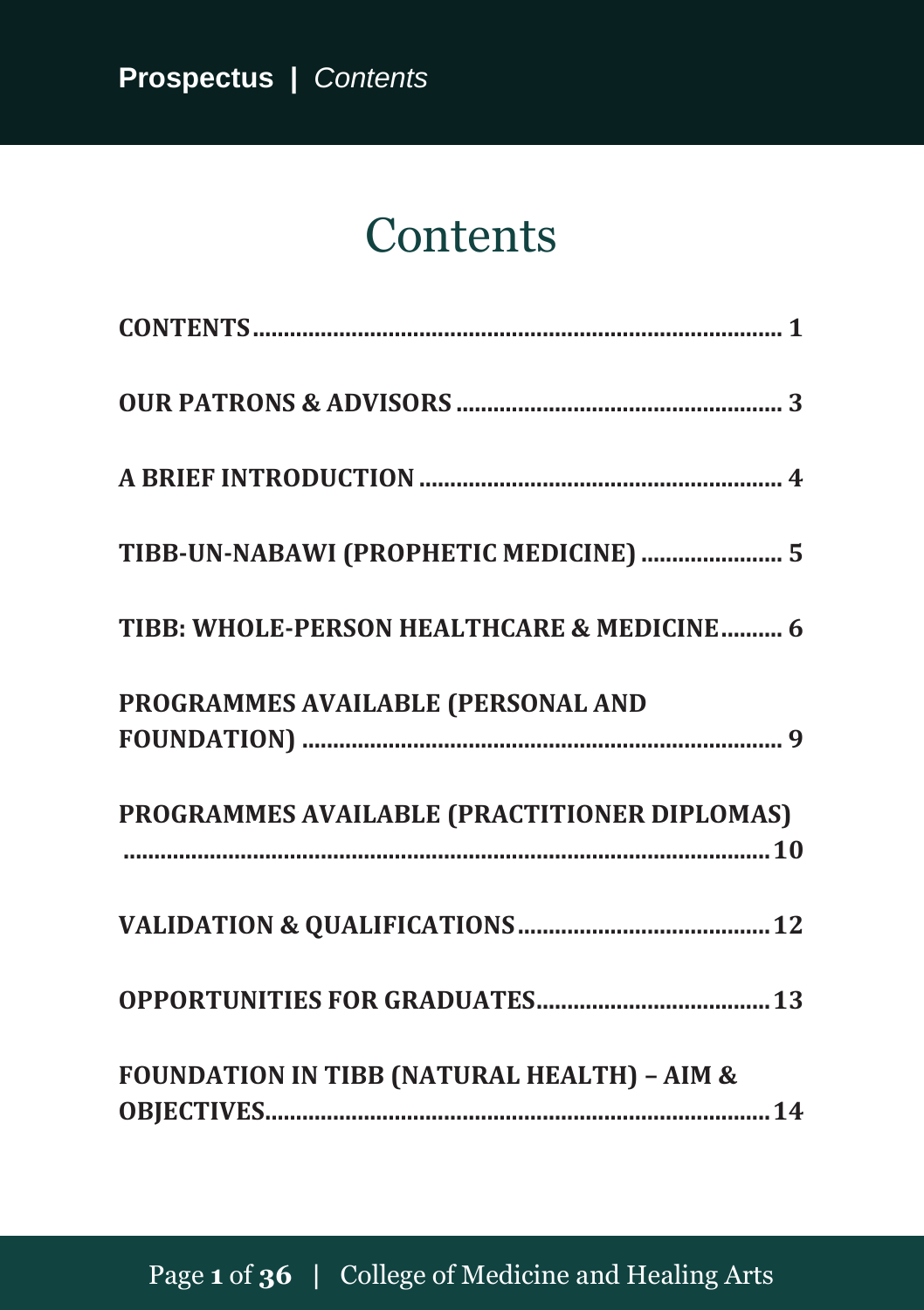| <b>FOUNDATION IN TIBB (NATURAL HEALTH) -</b> |
|----------------------------------------------|
|                                              |
| DIPLOMA IN HERBAL & NATUROPATHIC MEDICINE    |
|                                              |
| DIPLOMA IN HERBAL & NATUROPATHIC MEDICINE    |
|                                              |
| DIPLOMA IN COUNSELLING & PSYCHOTHERAPY       |
|                                              |
| DIPLOMA IN COUNSELLING & PSYCHOTHERAPY       |
|                                              |
|                                              |
| DIPLOMA IN IRIDOLOGY - CURRICULUM33          |
|                                              |
|                                              |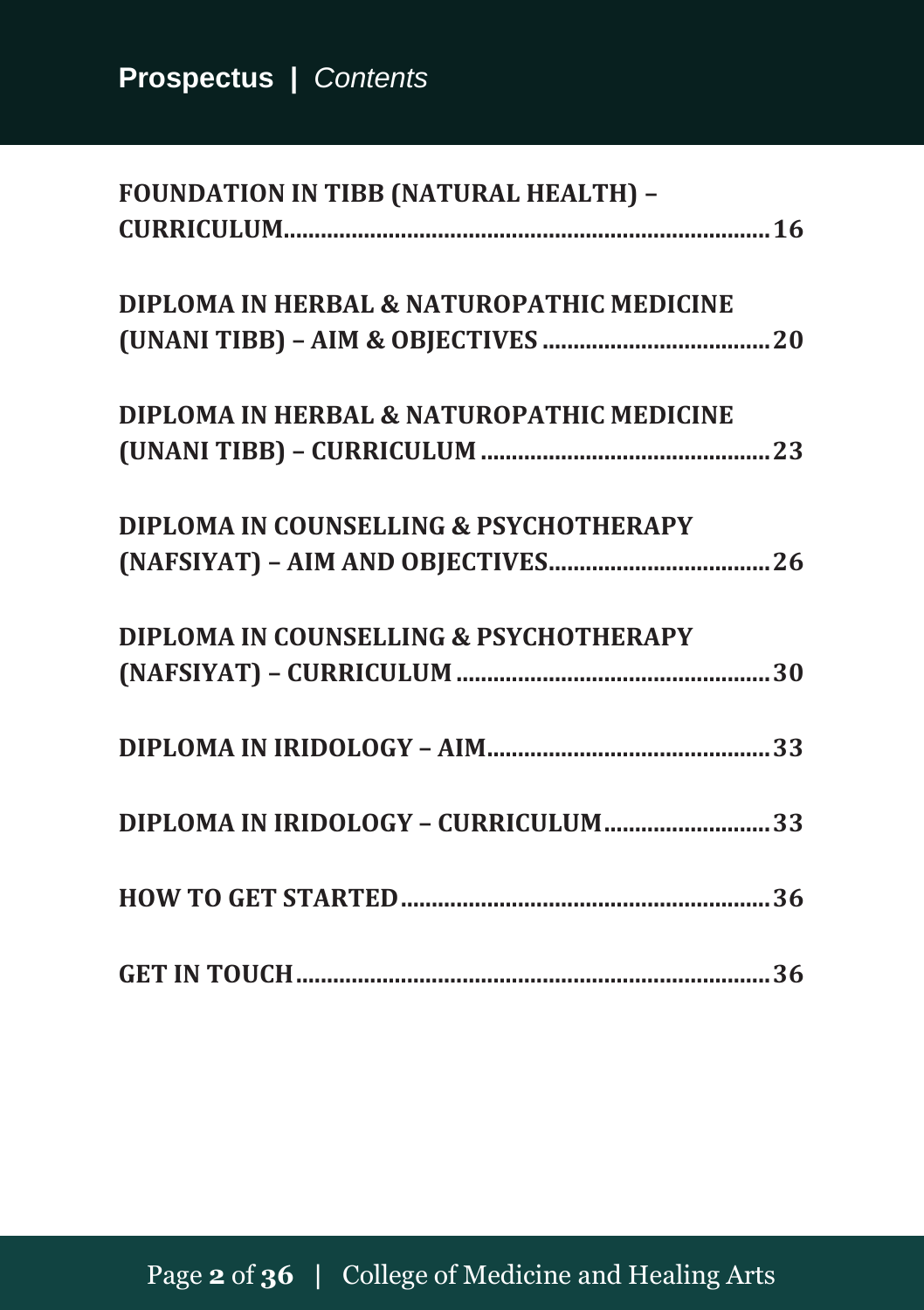**Prospectus |** *Our Patrons & Advisors*

# <span id="page-5-0"></span>Our Patrons & Advisors

#### **Our Patrons**

**Prof. Hakim Syed Zillur Rahman** - President of Ibn Sina Academy of Medieval Medicine and Science, Aligarh, India.

**Dr. Mohammed Khalid Siddiqui** – Former Director General, Central Council for Research in Unani Medicine (CCRUM).

**Prof. Mir Ajab Khan** - Former Dean, Quaid-i-Azam University, Islamabad, Pakistan.

### **Our Consultant Advisors**

**Dr. Ziauddin Ahmed Nadvi** - Chairman of Al-Hikmah Foundation, New Dehli, India.

**Hakim Haroon Azam Niazi** - Rawalpindi, Pakistan.

**Dr. Rafeek Hameed** - ND, PHD, MGNI, Sri Lanka.







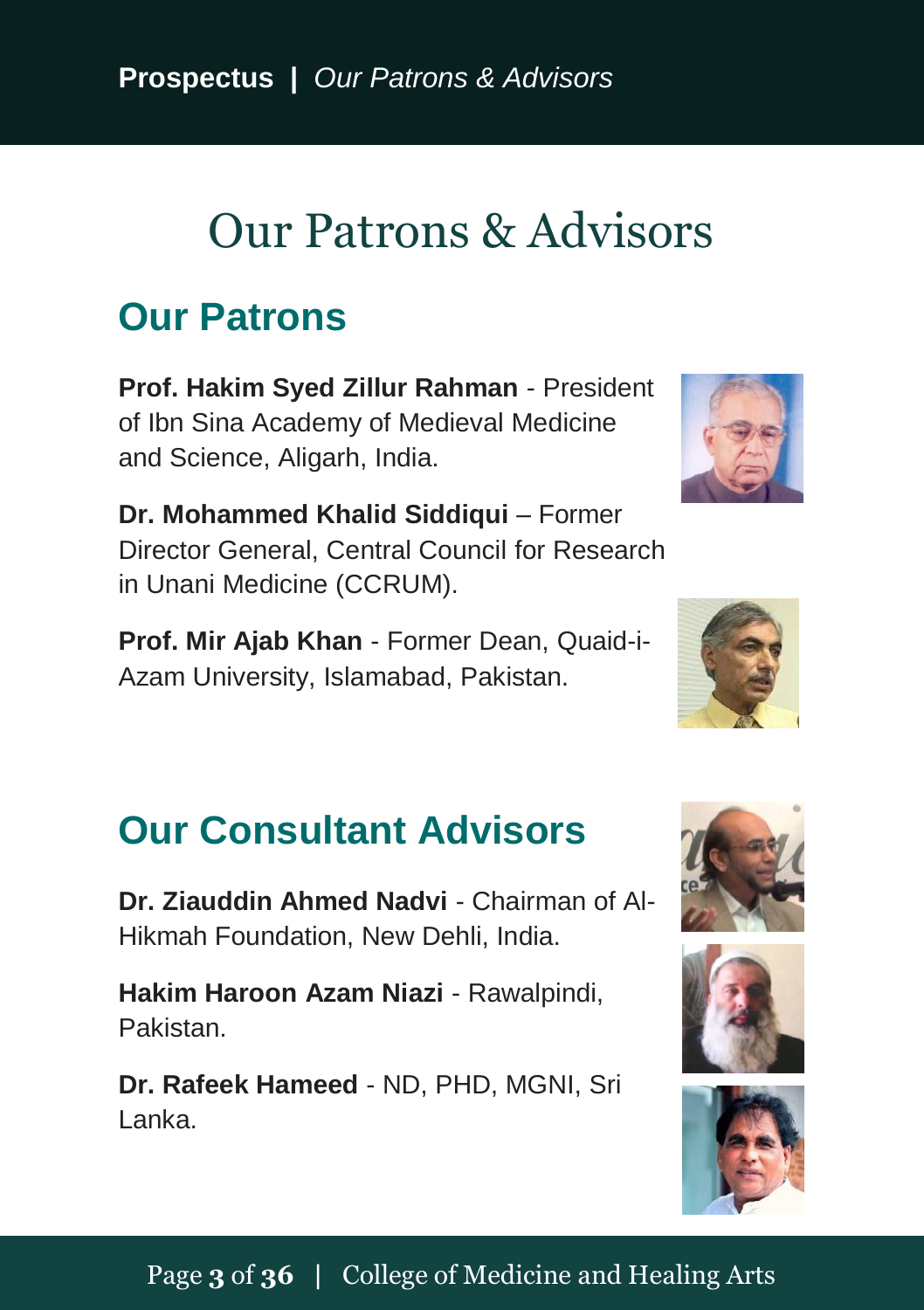# A Brief Introduction

<span id="page-6-0"></span>Welcome to the College of Medicine and Healing Arts: a leading organisation for practice, research, and training in the wisdom and science of *Tibb* – whole-person healthcare and medicine, established in Leicester, England.

We are an initiative dedicated to develop and synthesise traditional knowledge and forms of medicine such as *Unani Tibb*, *Tibb-un-Nabawi*, and *Ilm-un-Nafsiyat*, along with useful and beneficial research and innovations from Complimentary & Alternative Medicine (CAM).

Mohsin Health (providing consultations, natural remedies, and trusted health information), since 1978, and College of Medicine and Healing Arts (CoMHA), since 2011, are pioneers and custodians of these knowledges and skills.

The College welcomes you into its fold and we look forward to serving you as our valued learner and student.

Details of the programmes the College offers are available in this prospectus.

Best wishes, Principal M Salim Khan M.D. (M.A.) M.H. D.O.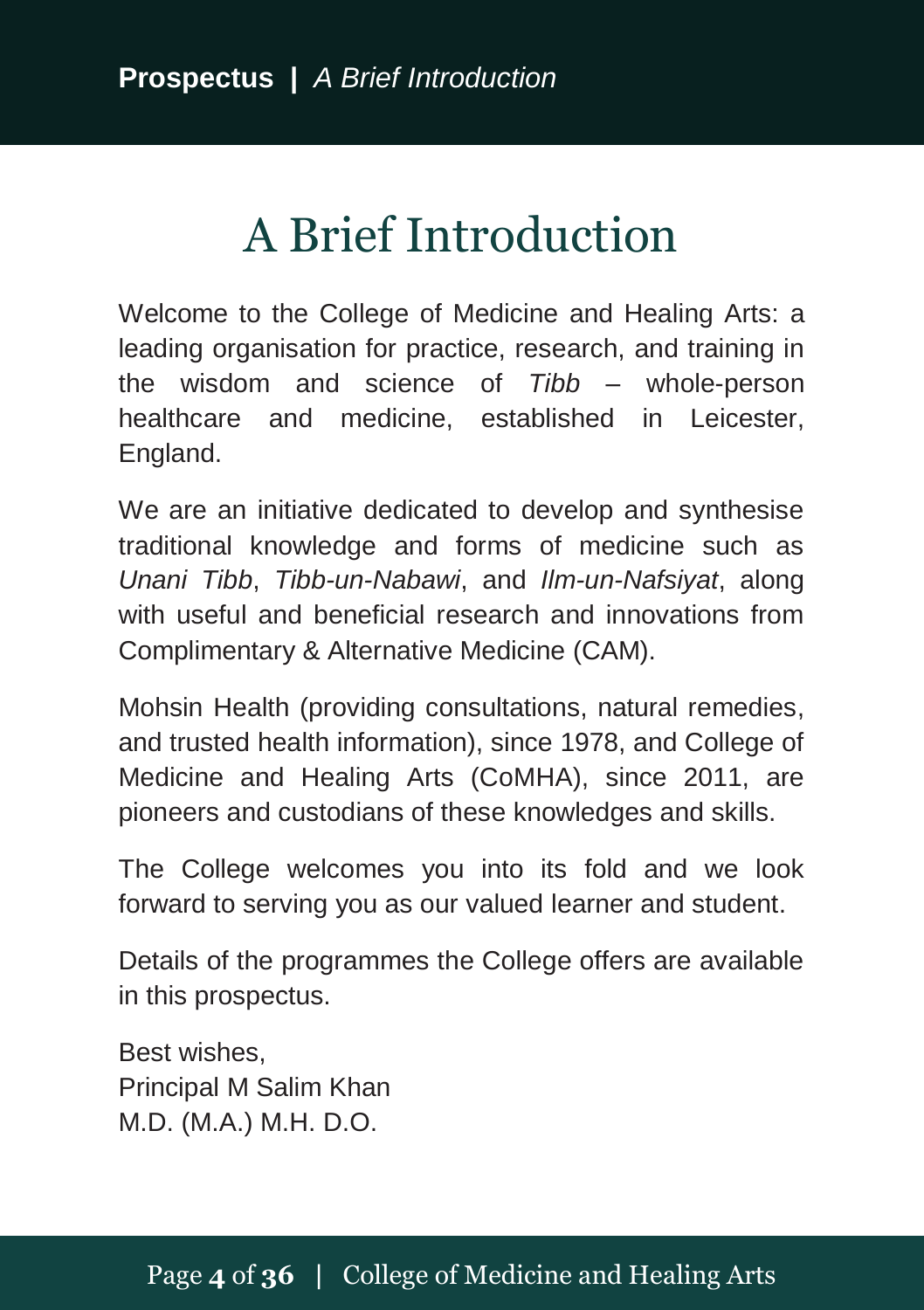# <span id="page-7-0"></span>Tibb-un-Nabawi (Prophetic Medicine)

*"We have sent among you an apostle Muhammad* صلى الله عليه وسلم *from among yourselves, rehearsing to you Our signs and instructing you in scripture and wisdom and in new knowledge." (*Surat al-Baqarah, ayah 150)

The perspective of *Hikmah* (wisdom) is reflected in the institution of *Nubuwwa* (Prophethood) ending with the Final *Nabi Muhammad* صلى الله عليه وسلم. The principle of *Tawhid* (oneness and unity) permeates deep into the structures of the cosmos and human self.

Ṭibb-un-Nabawi – Prophetic Medicine is:

*"A compilation and systematization of an aspect of the legacy of the Prophet* صلى الله عليه وسلم *in the domain of diet, health and illness complementing the legal, intellectual and spiritual dimensions of the legacy he left..."*

Ṭibb-un-Nabawi led to the synthesis of Tibb as a whole:

*"This medicine remained distinct while interacting with the medicine which was then being learned from Greek, Persian and Indian sources, the latter process resulting in that synthesis in the hands of such masters as al-Tabarī, al-Rāzī and Ibn Sīnā..."*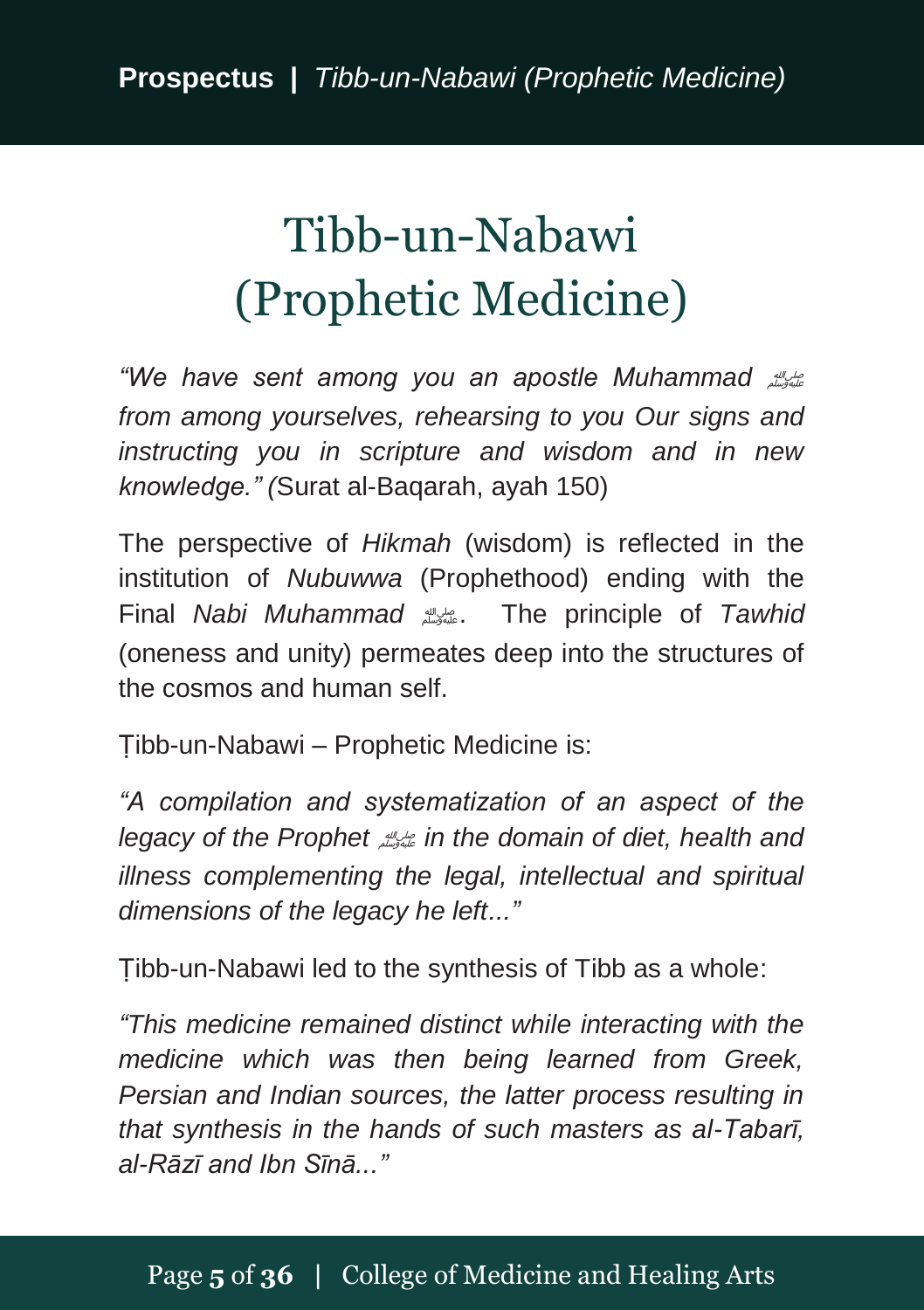# <span id="page-8-0"></span>Tibb: Whole-Person Healthcare & Medicine

*Tibb* is an Arabic word which in different places of the world, has been referred to as *Arabic, Greco-Arab, Hikmah, Yunani, Oriental, Islamic, Prophetic,* and *Sufi*  medicine. Some of the most illustrious names in medical tradition such as *Ar-Razi* of Persia, and *Ibn Al-Baytar* of Andalusia, Spain, are associated with the tradition of *Tibb*. Maimonides of Cairo, Egypt and *Ibn Sina* (Avicenna) were practitioners and teachers of *Tibb*. *Tibb* is a tradition of health whose synthesis was in the crucible of the Middle East, and integrates elements from Egypt, India, China and Classical Greece.

Today, *Tibb* continues to provide relief for millions of people in India, Pakistan, Afghanistan, Bangladesh, Malaysia, various parts of the Middle East, Africa, USA, Europe and the United Kingdom. *Unani Tibb* is recognised by the World Health Organisation as a tradition of medicine.

#### **Wholeness and Balance**

*Tibb*, which literally means "nature", is a body of knowledge and practice which maintains health and endeavours to restore it when lost. Health is a purposeful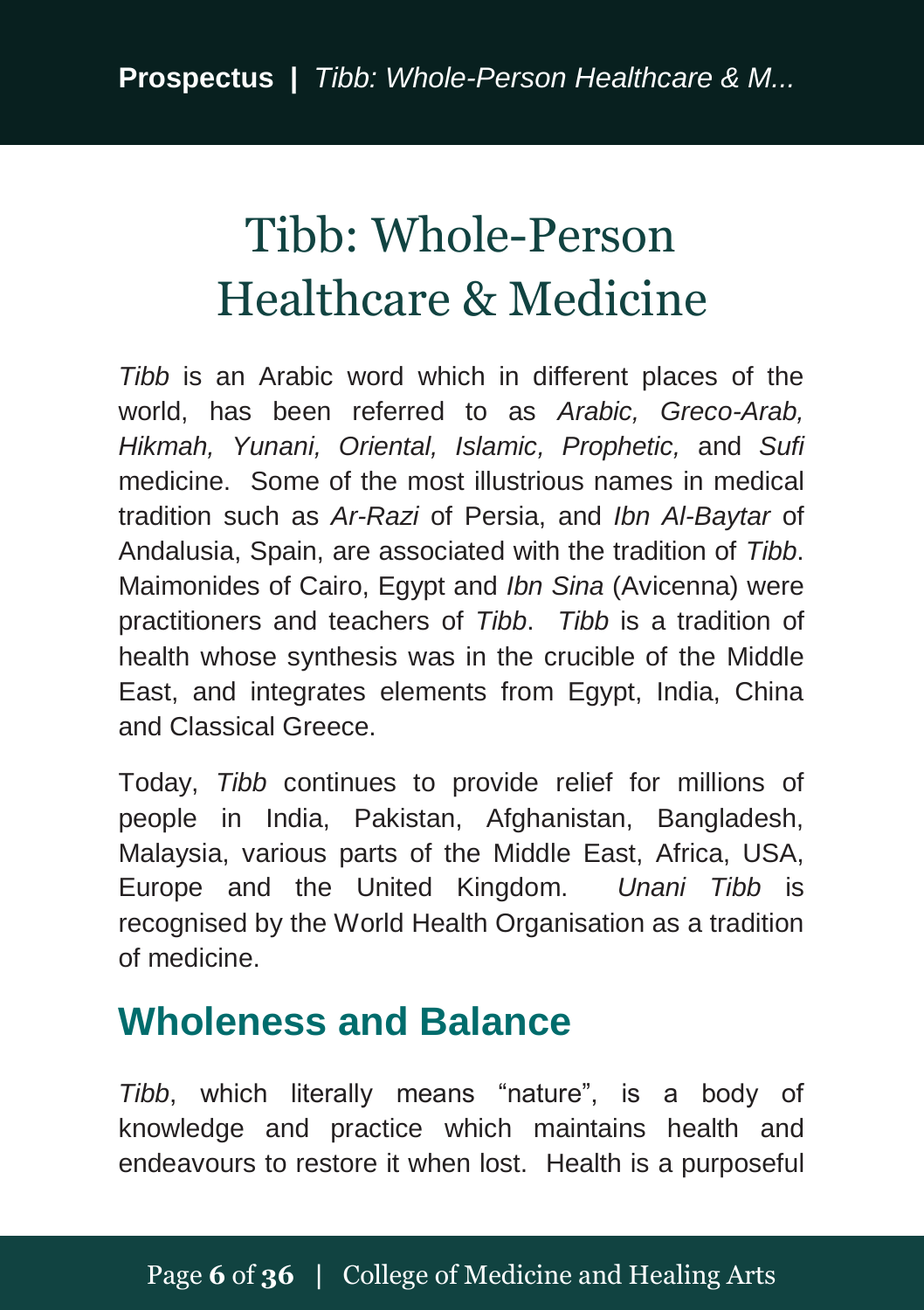condition of *i'tidal* – dynamic balance, in which all the functions of the human being are carried out in a correct and whole manner. The concept of *wholeness and balance* permeates the philosophy, principles and practice of *Tibb*. Once, the condition of wholeness and balance was a norm for most human beings. However, as people and societies moved away from *Fitrah* – the natural way of life, disharmony and diseases increased.

### **Diagnosis**

There are three types of professionals within *Tibb*: *Hakim* – a consultant physician; *Tabib* – a physician; and *Mu'allij* – a practitioner. Every physician within the *Tibb* tradition works with the whole person. In their diagnosis or evaluation, they assess the whole person, while attempting to find the locus of any given disease. An imbalance may be found on one or more of four levels: physical, emotional, mental and spiritual. Depending upon the individual patient's *Mizaj* – temperament, the physician can use one or more of the available techniques or modalities to restore order and balance.

### **Treatment**

On the physical level, the physician may select massage, manipulation or cupping. This may be complemented with subtle changes in diet supported by a single or a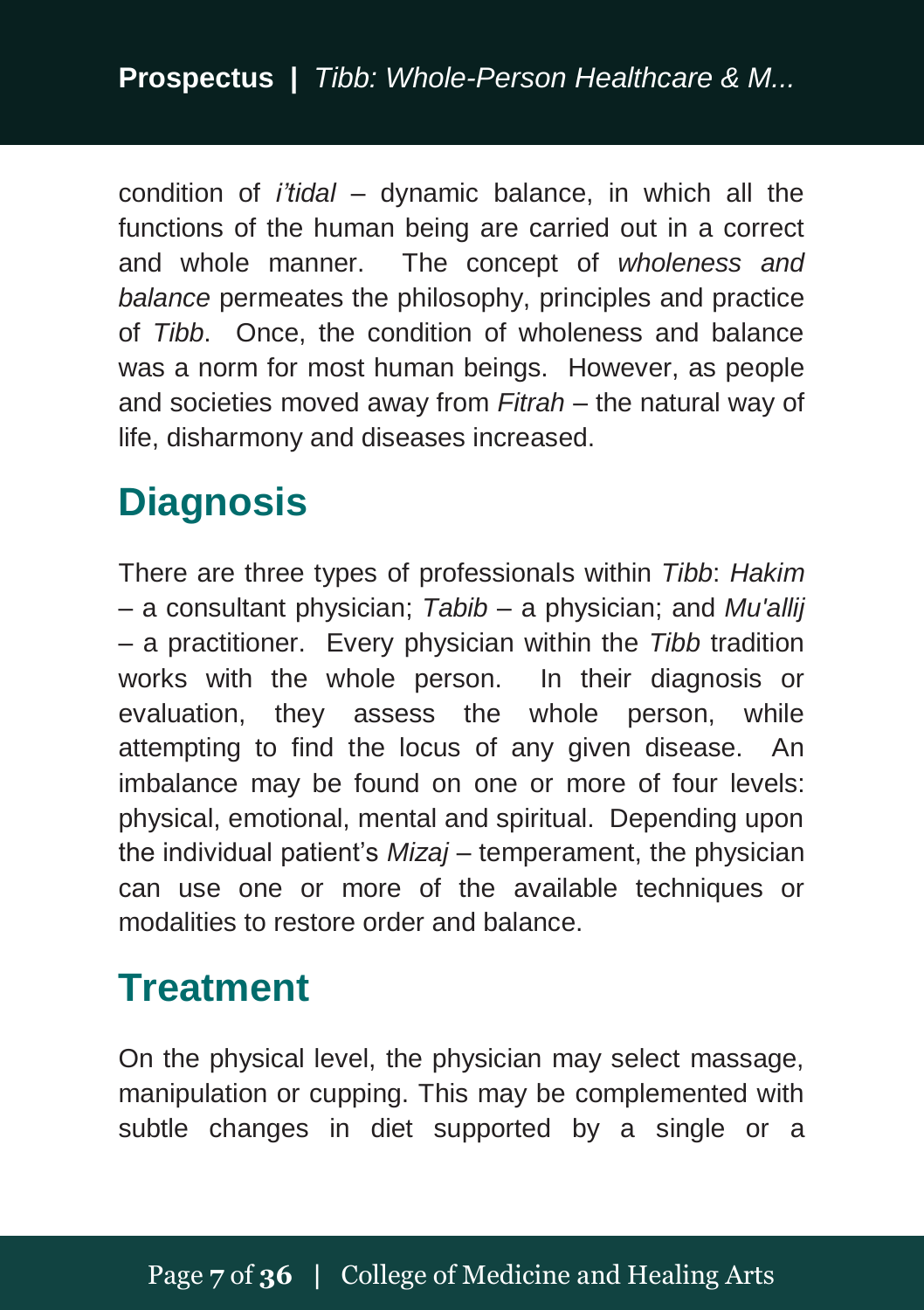**Prospectus |** *Tibb: Whole-Person Healthcare & M...*

compound remedy from a rich materia medica – selection of healing materials, mostly plant-based.

If necessary and appropriate, the physician can use *Nafsiyat* – holistic psychotherapeutic measures to balance the inner dimensions of emotions or thoughts. If there is a spiritual imbalance, then the Hakim may use *Ruhaniyat* – logotherapy – to harmonise the transcendental aspects of *Ruh* - spirit, the core of the human being.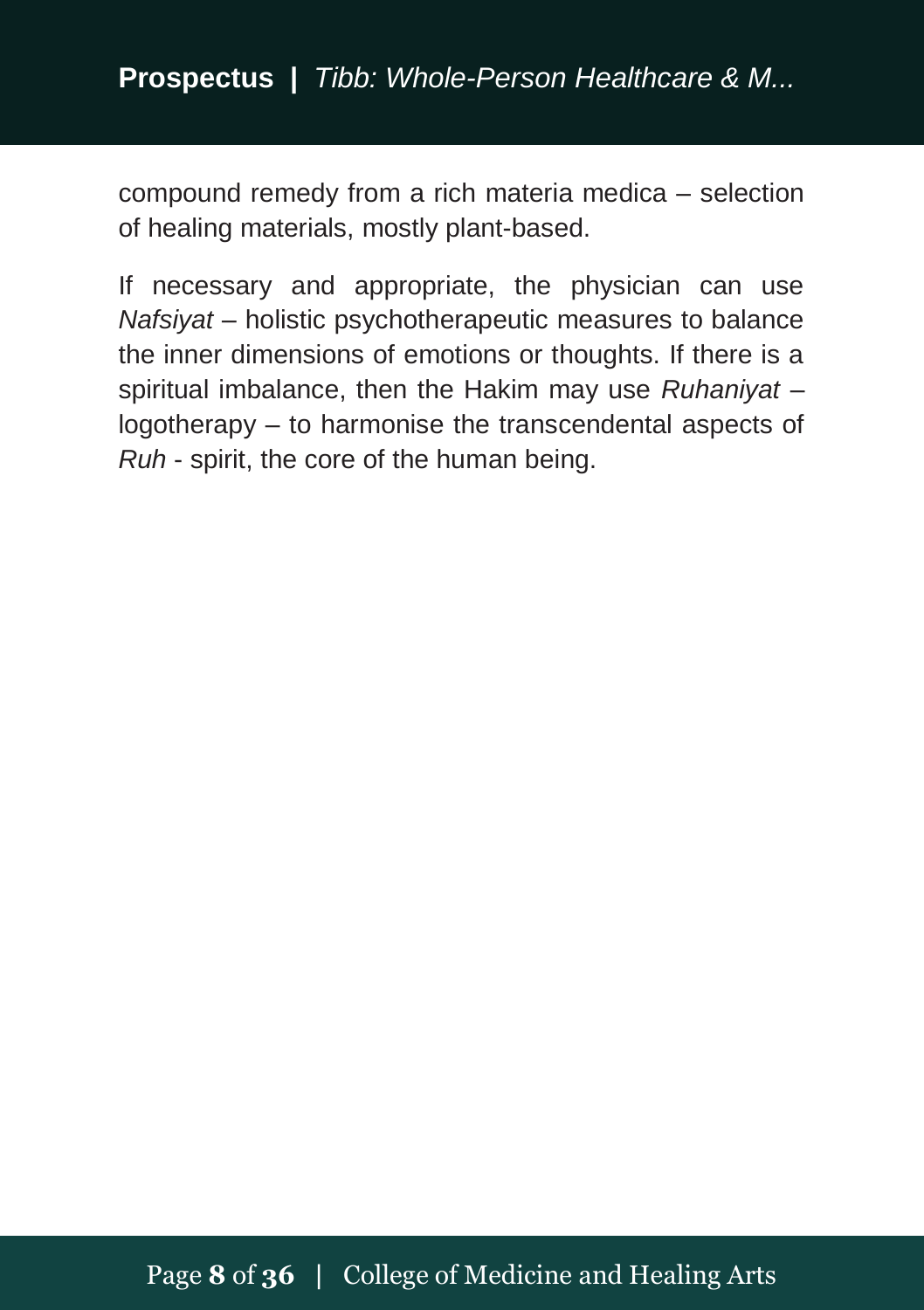# <span id="page-11-0"></span>Programmes Available (Personal and Foundation)

### **Tibb Transformation**

Suitable for those wanting to improve their own and families' health using the time-tested healing wisdoms of Tibb. This online education and coaching programme is designed to transform your health and wellbeing with *The 4 Keys to Health and Wellbeing*. Entry requirement: open to everyone aged 18 or above. Language: English. Enrol now at: **[www.CoMHA.org.uk/TibbTransformation](http://www.comha.org.uk/TibbTransformation)**

# **Foundation in Tibb (Natural Health)**

In-person experience with Principal Hakim M Salim Khan to set the foundations of Tibb knowledge and practice with a specific focus towards our professional Diplomas.

Enrolment in Foundation in Tibb (Natural Health) includes 1-year enrolment in Tibb Transformation to help you assimilate and practically integrate this knowledge over time. Visit **[www.CoMHA.org.uk/Foundation](http://www.comha.org.uk/Foundation)** to apply.

Note: Participation in the Tibb Transformation online programme is requisite and included at a nominal fee with Foundation in Tibb (Natural Health). If you wish to apply for an exception from this requisite, let us know via email.

#### Page **9** of **36 |** College of Medicine and Healing Arts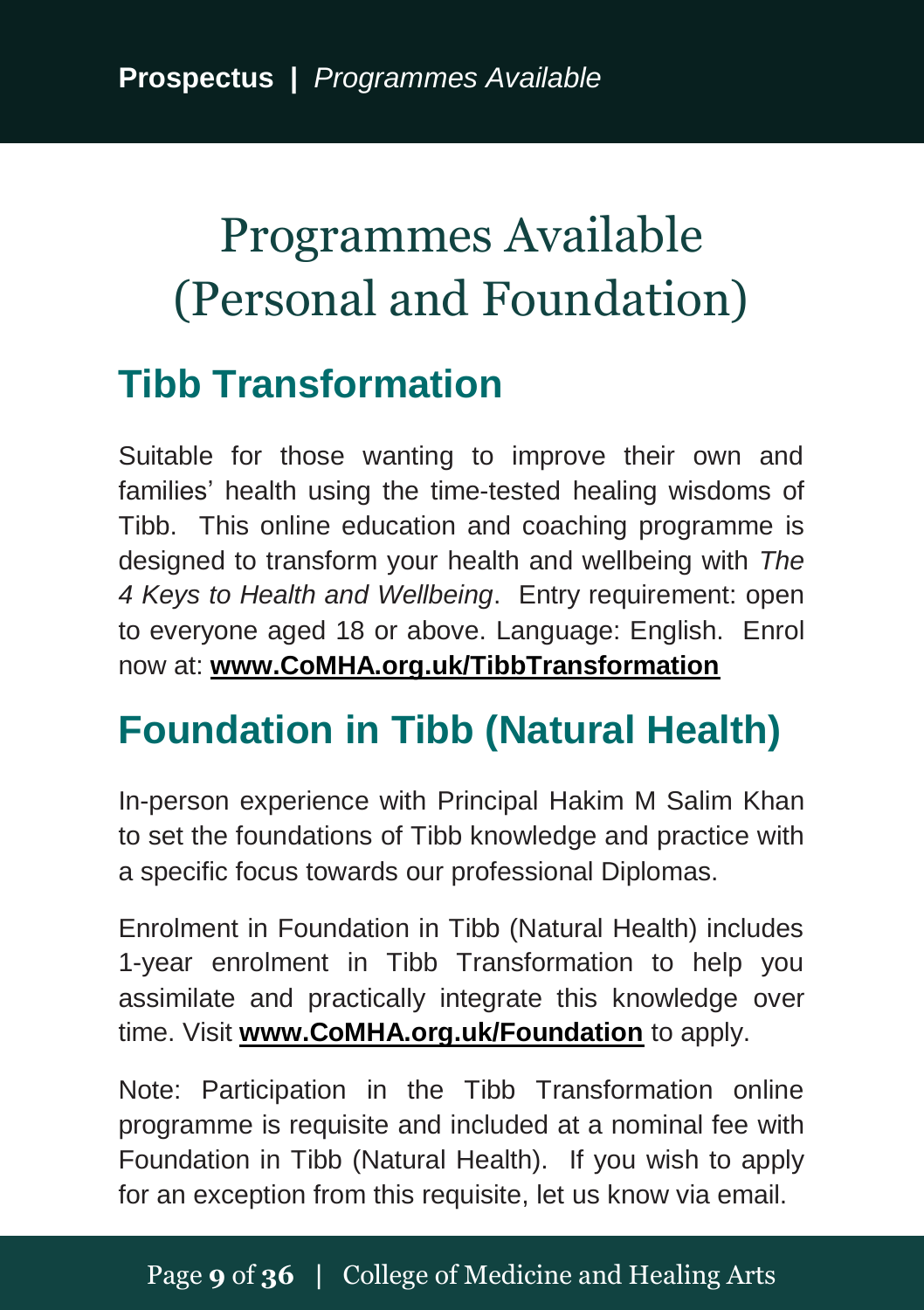# <span id="page-12-0"></span>Programmes Available (Practitioner Diplomas)

### **Professional Diploma Qualifications**

These programmes are suitable for those interested in learning traditional (Tibb) and modern (Complimentary & Alternative) skills to help their patients and clients:

- Diploma in Herbal & Naturopathic Medicine (Tibb)
- Diploma in Counselling & Psychotherapy (Nafsiyat)

To achieve a Professional Diploma, detailed assessment criteria are available in the Student Handbook. Briefly, a student must complete the following:

- 1<sup>st</sup> Year: Attend foundation level, i.e. stages 1 & 2;
- $\bullet$   $2^{nd}$  Year: Attend practitioner training, i.e. stages 3 & 4;
- 3<sup>rd</sup> Year: Attend clinical practice level, i.e.stages 5 & 6;

In between in-person class attendance of 6 stages, students dedicate 6-10 hours per week of home study for:

- Satisfactory completion of all homework assignments;
- Completing a minimum of ten client case studies;
- Sitting final exams including written and practical.

Visit **[www.CoMHA.org.uk/StudentHandbook](http://www.comha.org.uk/StudentHandbook)** to read the full detailed assessment criteria for professional Diplomas.

#### Page **10** of **36 |** College of Medicine and Healing Arts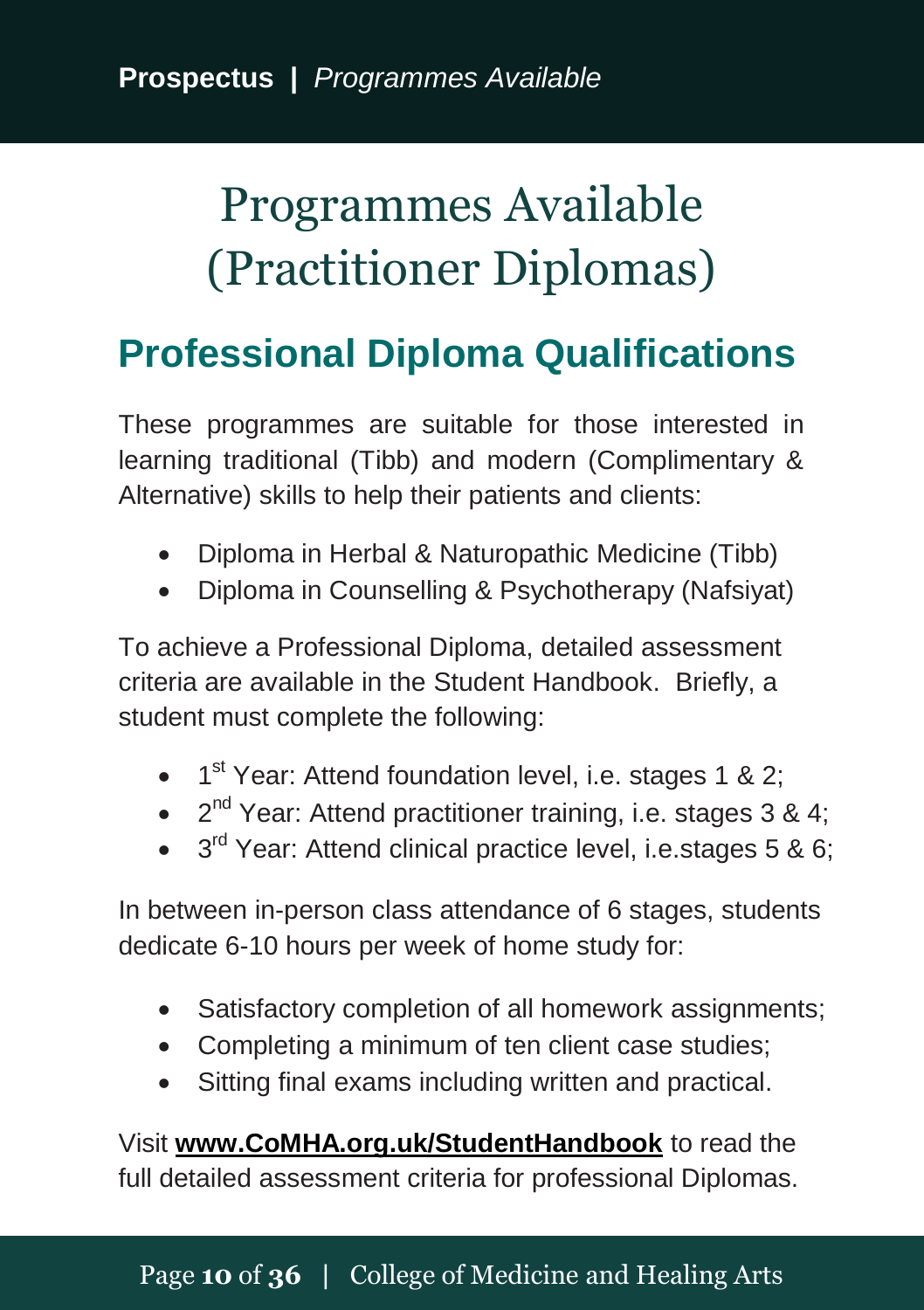### **Specialisation Diploma Qualifications**

After enrolling in a Professional Diploma programme, students may choose to add a particular specialisation.

In order to successfully achieve their specialisation Diploma qualification, students are required to:

- Fulfil all the requirements for successfully achieving their Professional Diploma.
- Attend additional classes run by the College for their particular specialisation;
- Complete additional assignments pertaining to their particular specialisation;
- Pass additional exams pertaining to their particular specialisation.

Here are all the specialisation Diplomas for students and graduates currently available:

- Diploma in Iridology (email us for details).

Other specialisation Diploma programmes may be added in the future to support graduates' continual education and training.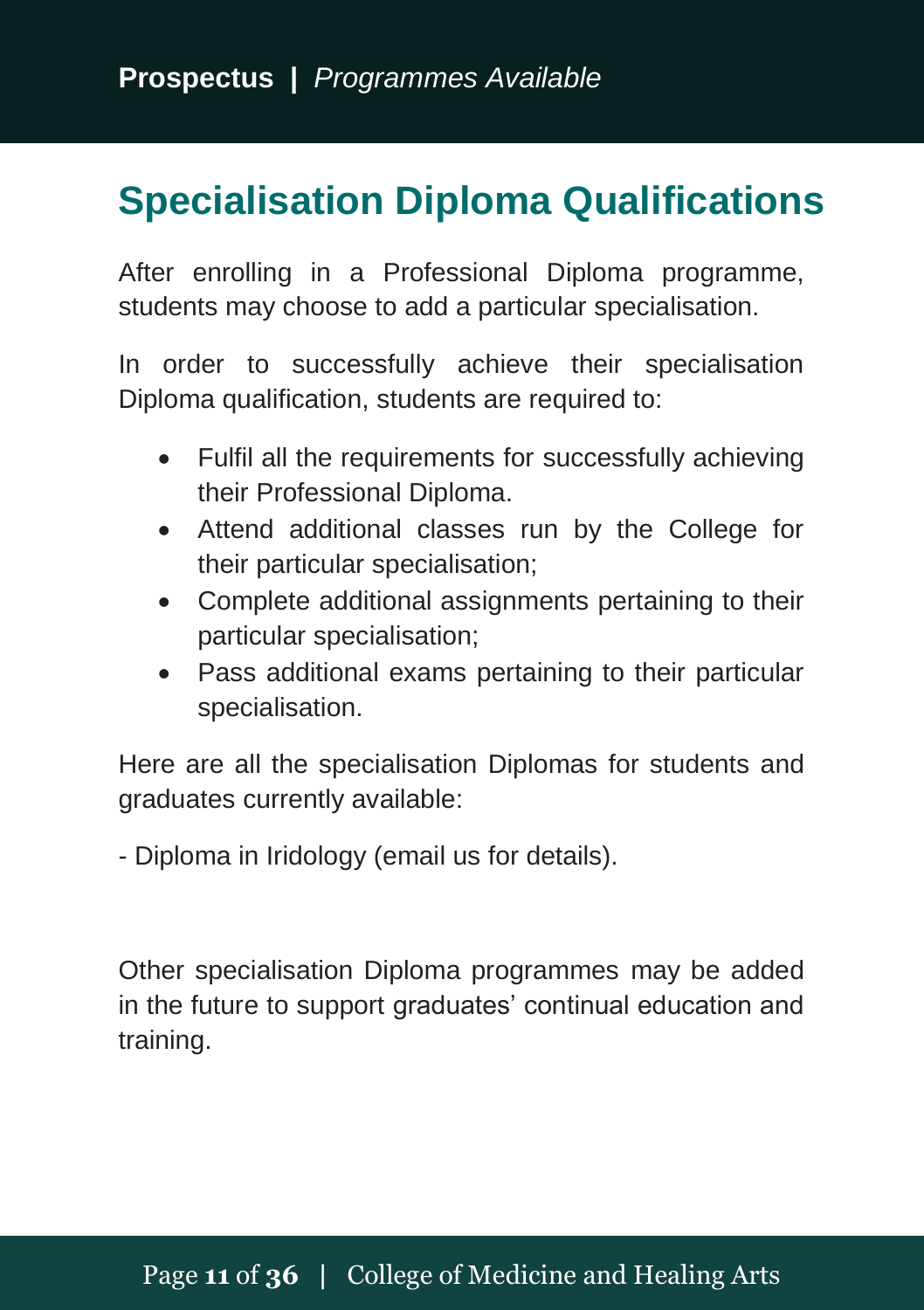# <span id="page-14-0"></span>Validation & Qualifications

### **Accreditation**

The College of Medicine and Healing Arts (CoMHA) is accredited by The Guild of Unani Tibb (TGU).

CoMHA has excellent credibility and reputation within the fraternity of Tibb, due to its high standards.

Graduates of CoMHA are respected by their peers within complementary and alternative medicine (CAM).

# **The Guild of Unani Tibb (TGU)**

After enrolment in a professional Diploma, student membership can be acquired. Successful graduates can apply to join the Guild as practitioner members.

Go to **[www.TheGuildOfUnaniTibb.com](http://www.theguildofunanitibb.com/)** for details.

### **Professional Indemnity Insurance**

Successful gradates of CoMHA can apply for professional insurance before they begin their practice. This protects them and the public.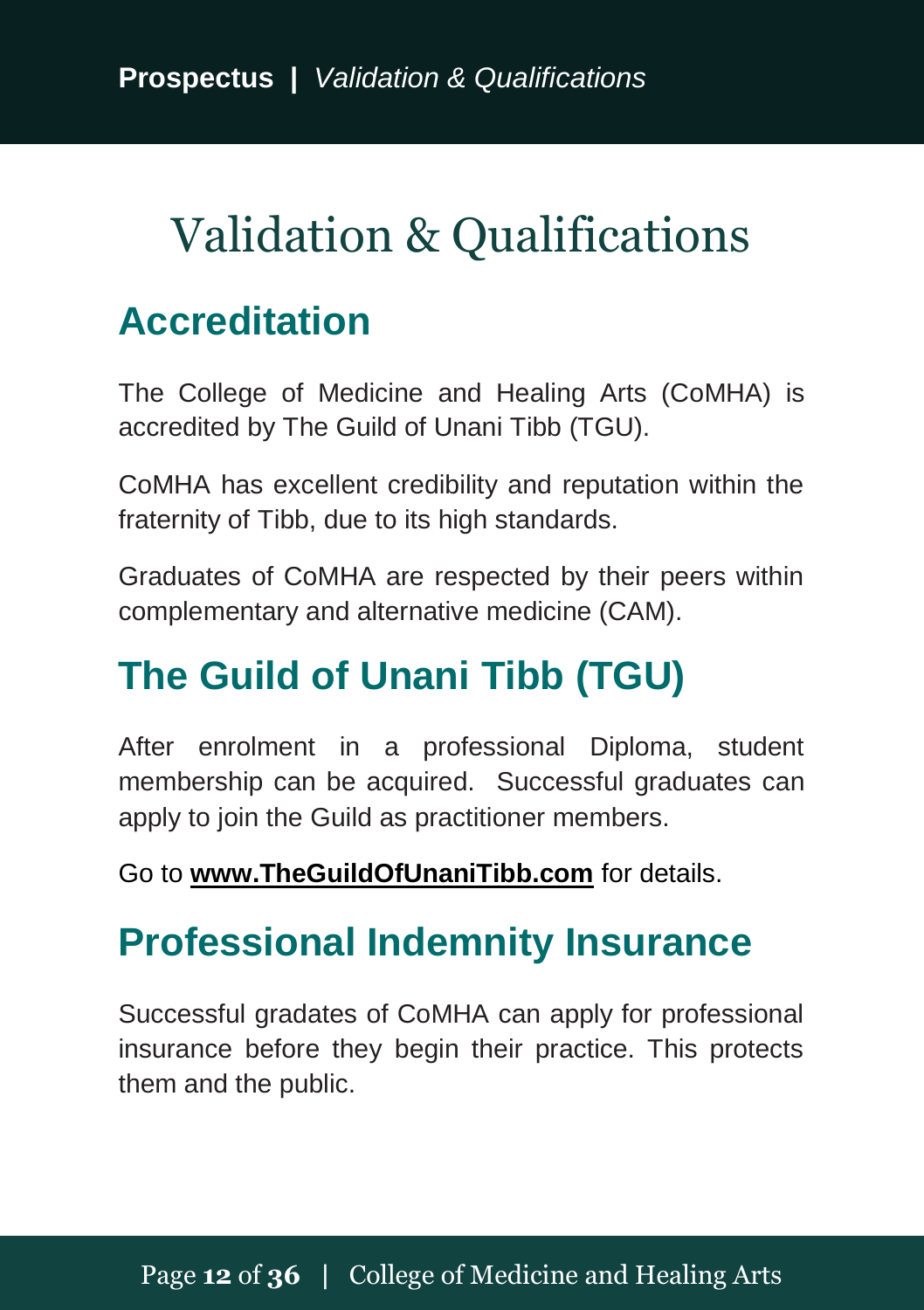# <span id="page-15-0"></span>Opportunities for Graduates

Here are some of the options available to our graduates:

- **Diploma in Herbal & Naturopathic Medicine (Unani Tibb)**: you may wish to set up your own practice as a herbalist, naturopath, nutritionist, wellbeing counsellor, or personal health advisor.
- **Diploma in Counselling & Psychotherapy (Nafsiyat)**: you may wish to set up your own practice as a counsellor, relationship counsellor, wellbeing advisor or psychotherapist.
- **Specialisation Diploma in Iridology**: those who complete this in addition to their professional Diploma can practice as an iridologist.
- You may also continue your training with the College of Medicine and Healing Arts, expanding your range and depth of knowledge, and the skills that this classical tradition offers you.
- You may wish to apply with our College to become certified as a teacher, trainer, or coach.

#### **Support After Graduating**

As a CoMHA graduate you will have access to continuing support after graduating, as well as clinical supervision.

#### Page **13** of **36 |** College of Medicine and Healing Arts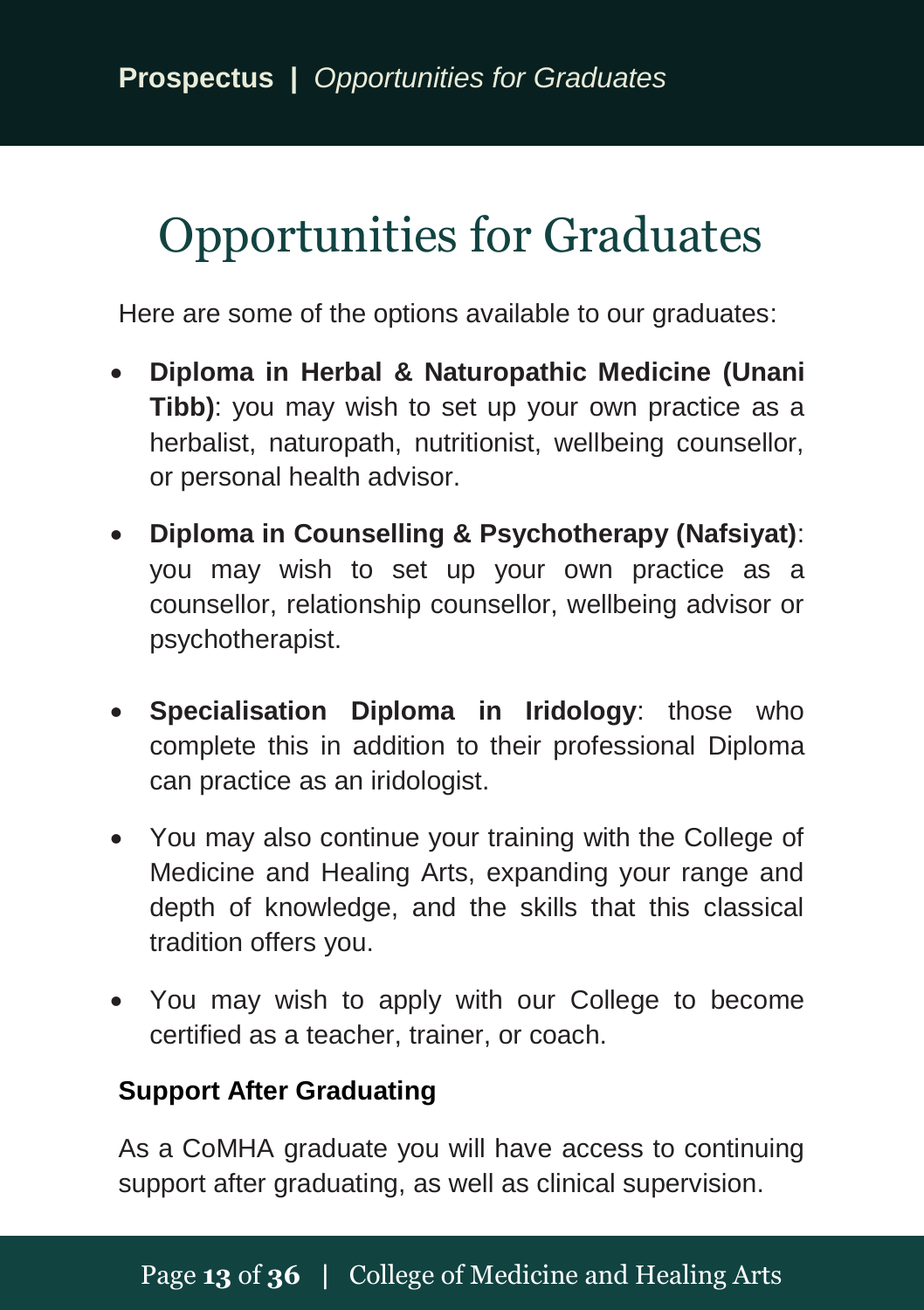# <span id="page-16-0"></span>Foundation in Tibb (Natural Health) – Aim & Objectives

#### **Aim of the Foundation Programme**

To be able to understand the importance of health and wellbeing, and to gain the basic knowledge and skills needed to look after their own and their family's health and wellbeing in a safe, effective and sustainable way, based on the Tibb tradition, incorporating useful knowledge and skills from Complimentary & Alternative Medicine (CAM).

# **Stage 1 – Life Balance & Healthy Living**

In this stage, learners are introduced to the *Tibb* wholeperson approach, specifically the seven components of the human constitution – *umur-e-tabiyat*.

Learners are introduced to the Six Life-Balance Factors – *asbab-e-sittah-dharuriah*, and how to use them to promote their own health.

Learners practically prepare a range of wholesome and healing dishes, drinks, and spice mixtures, according to the recipes in Alchemy in the Kitchen.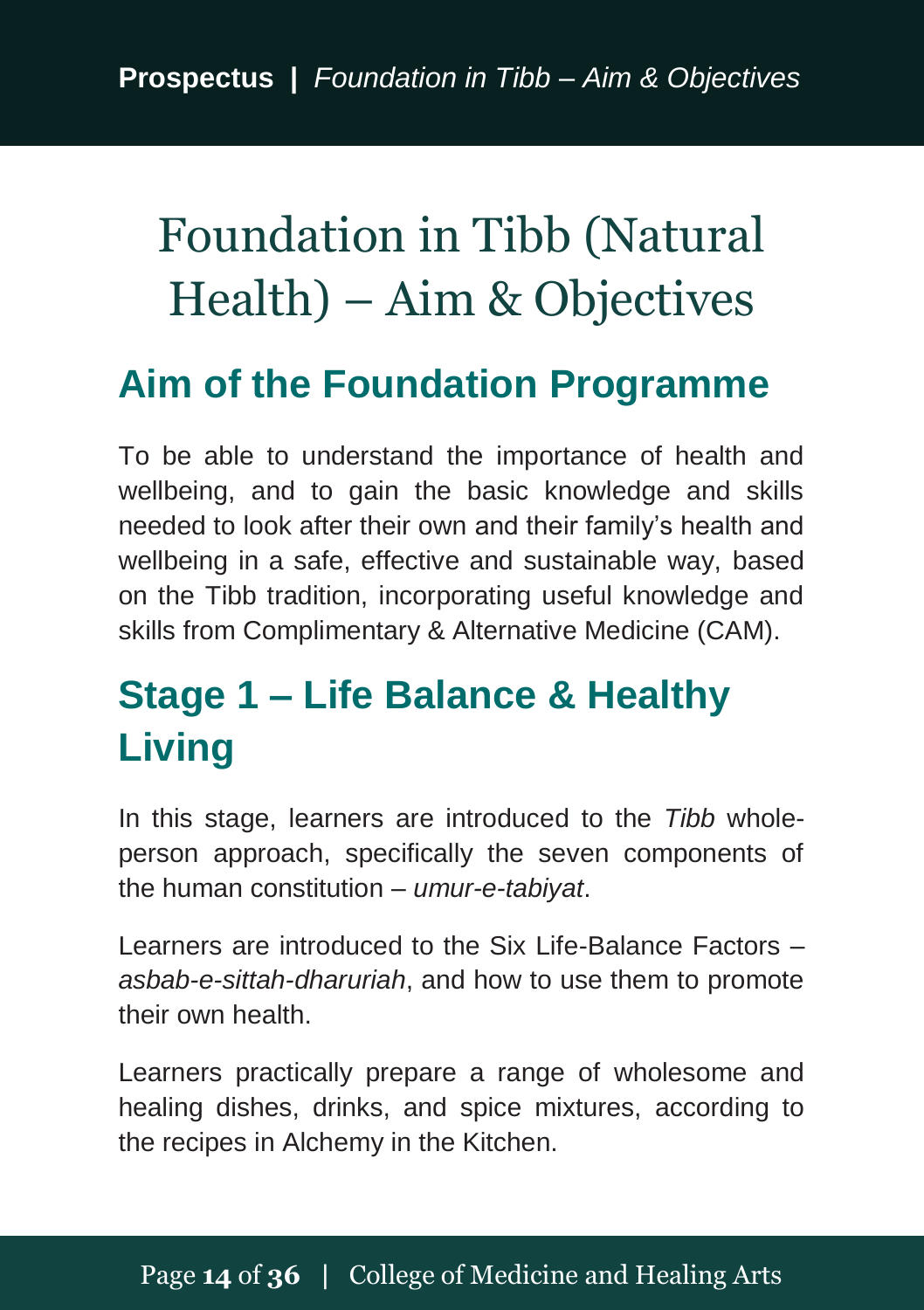# **Stage 2 – Whole-Person Healing & Medicine**

In this stage, learners further their learning by exploring specific interventions pertaining to the Six Life-Balance Factors. A major focus in this stage is nutrition, with a particular focus on *Tibb* – whole-person nutrition.

A key theme introduced in this stage is the healing crisis.

Learners are also introduced to single remedies and compound formulations, beginning to develop practical skills in safe herbal medicine preparation.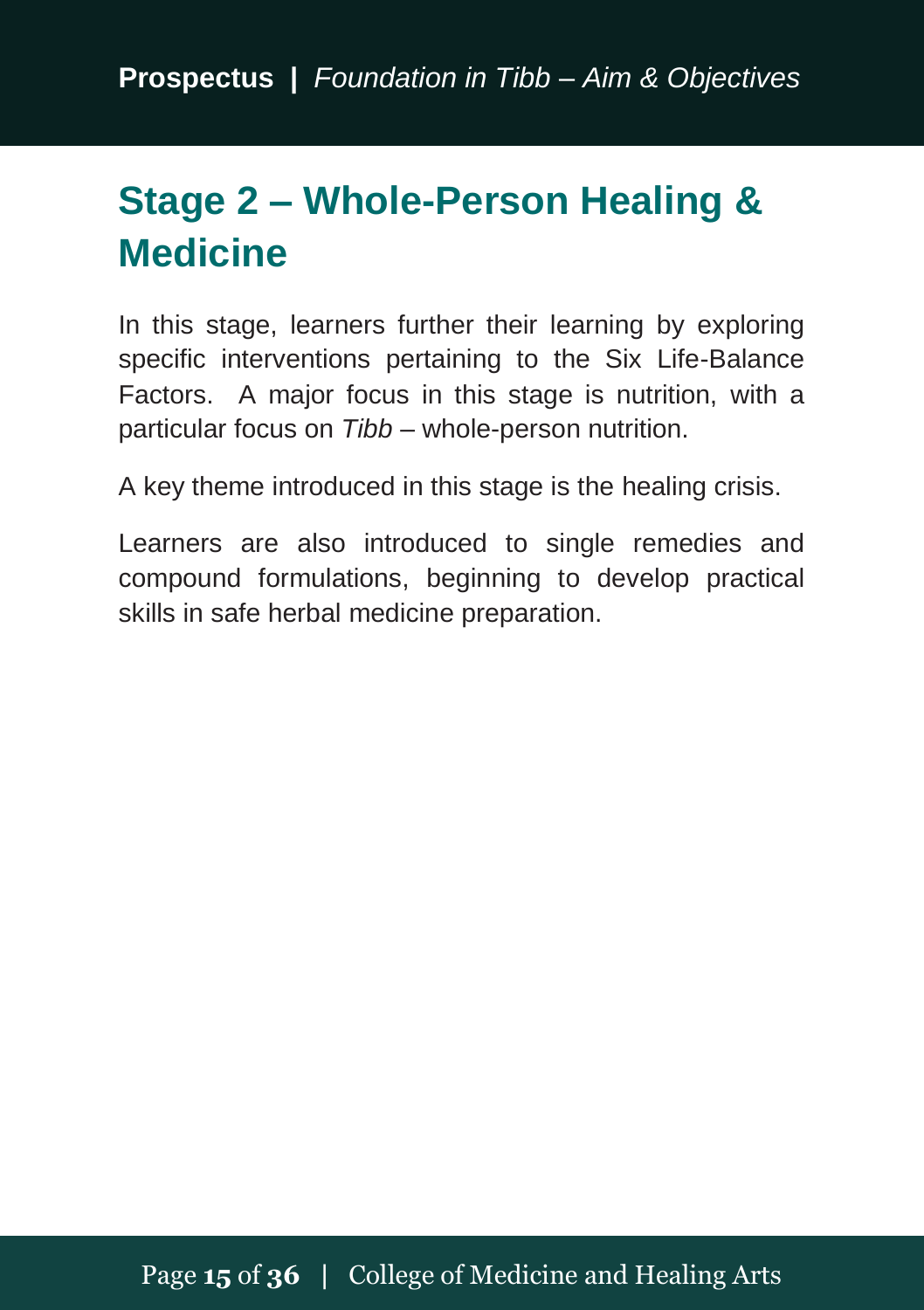# <span id="page-18-0"></span>Foundation in Tibb (Natural Health) – Curriculum

# **Stage 1 – Life Balance & Healthy Living**

#### **Introduction to Ṭibb: Whole-Person Healthcare and Medicine**

Unit Title

- 1.1 Hikmah The Philosophical Foundations of Tibb
- 1.2 Definitions and Subject Matter of Ṭibb
- 1.3 Arkān The Elements
- 1.4 Mizāj Temperament
- 1.5 Akhlāṭ The Humours
- 1.6 Aʿḍā: The Organs
- 1.7 Arwāh The Spirits, Quwā The Faculties, Af al – The Functions

#### **Introduction to Life-Balance: The Six Lifestyle Factors and The Life Balance Wheel**

Unit Title

- 2.1 The Lamp of Life
- 2.2 Seasons and Air
- 2.3 Food and Drink
- 2.4 Physical Activity and Rest
- 2.5 Mental Activity and Rest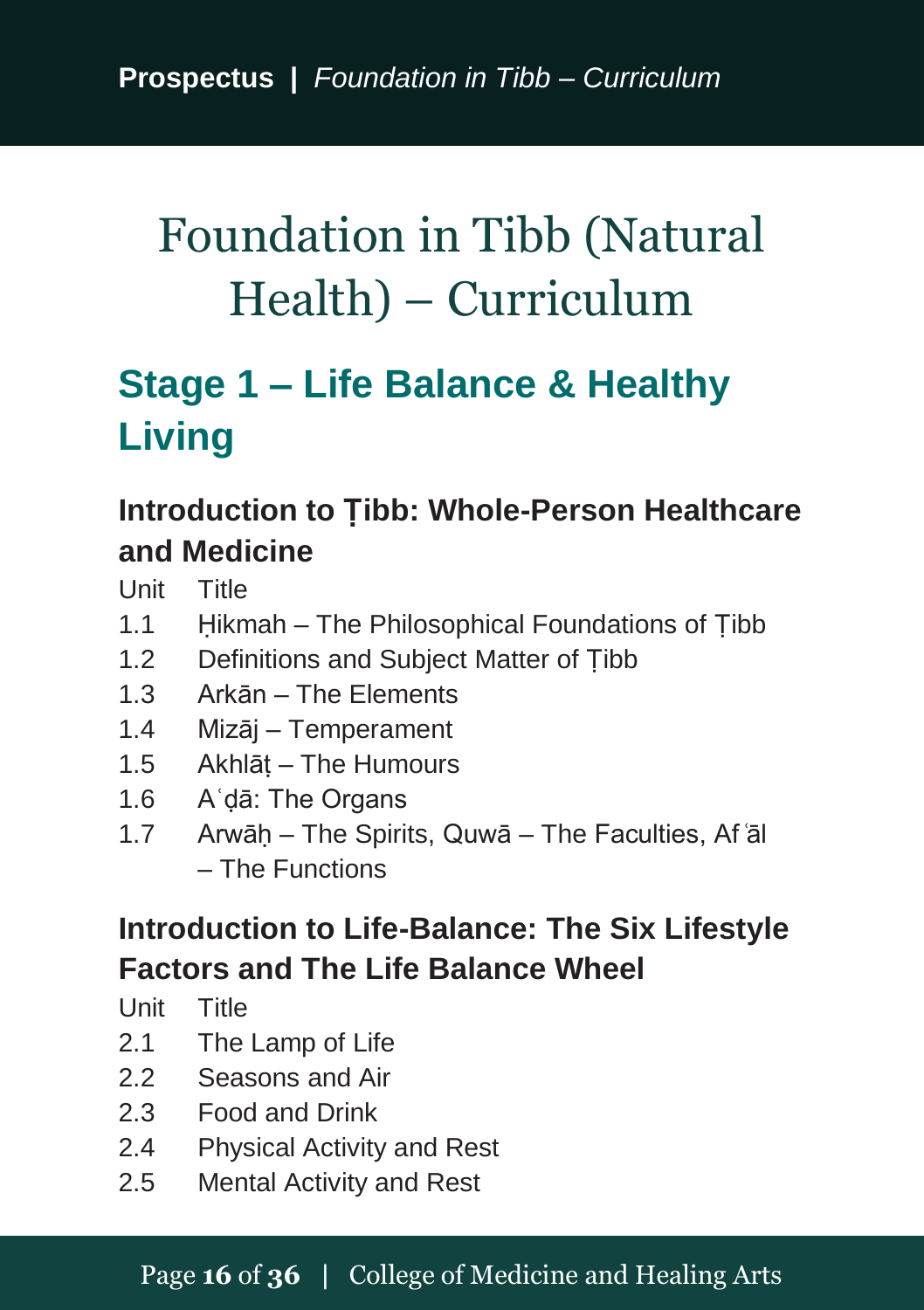- 2.6 Retention and Elimination
- 2.7 Sleep and Wakefulness
- 2.8 Life Balance Worksheets

#### **Alchemy in the Kitchen: Healing Recipes**

- Unit Title
- 3.1 Introduction
- 3.2 Breakfasts
- 3.3 Main Dishes
- 3.4 Soups
- 3.5 Healthy Sweet Treat
- 3.6 Nourishing Drinks
- 3.7 Non-Dairy Alternatives
- 3.8 Healthy Spices

#### **Appendices**

- No. Item
- 1. Guidelines for Assessing Mizāj Temperament
- 2. Life Balance Wheel Activity
- 3. 3-Day Food Diary
- 4. Weights and Measurements
- 5. Time of Food Digestion
- 6. Guidelines for Food Combination
- 7. Ghee Clarified Butter
- 8. Honey
- 9. Milk
- 10. Salt
- 11. Water 13. Vinegar
- 12. Yoghurt 14. Zaytūn Olive Oil

#### Page **17** of **36 |** College of Medicine and Healing Arts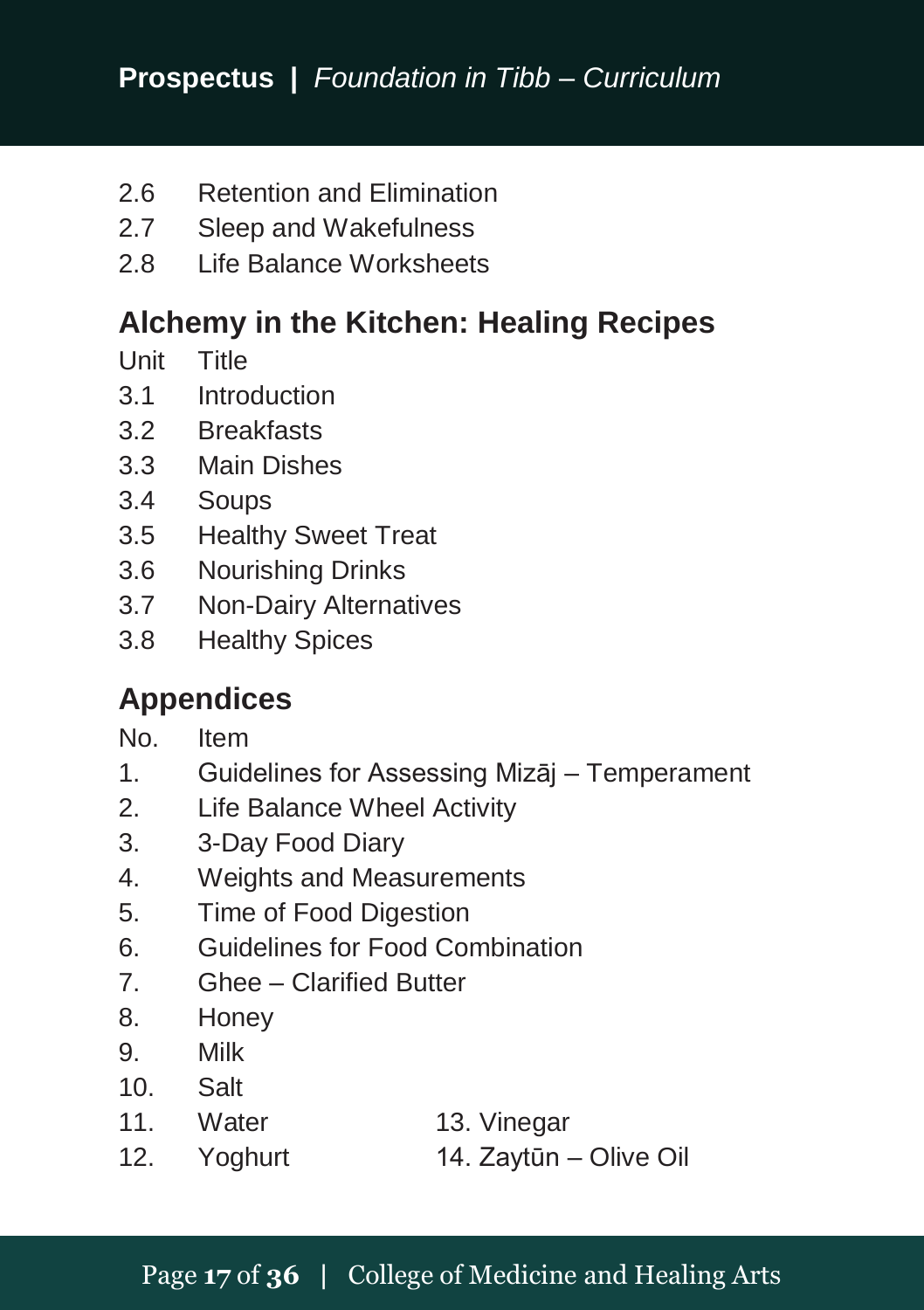# **Stage 2 – Whole-Person Healing & Medicine**

#### **The Current Health Crisis**

Unit Title

- 1.1.1 The Current Health Crisis
- 1.1.2 'Western Diseases' NCDs
- 1.1.3 Origin of the Current Health Crisis
- 1.1.4 Dysfunction of Healthcare Institutions

#### **Modern Western Diet's Role in Creating Degenerative Diseases**

Unit Title

- 2.1.1 Modern Western Diet's Role in Creating Degenerative Diseases
- 2.1.2 Philosophy and Origin of 'Modern Western' Diet
- 2.1.3. Concept of Energy in 'Modern Western' Diet
- 2.1.4. Categories of Food and Drink
- 2.1.5. Macronutrients and Micronutrients
- 2.1.6. How Modern Western Diet Creates Diseases
- 2.1.7. Unsustainability of Modern Nutrition

#### **Understanding Whole-Person Health**

- Unit Title
- 3.1.1 Alternative to Poisonous and Chaotic Lifestyle
- 3.1.2. The Unity of the Person
- 3.1.3. Signs of Health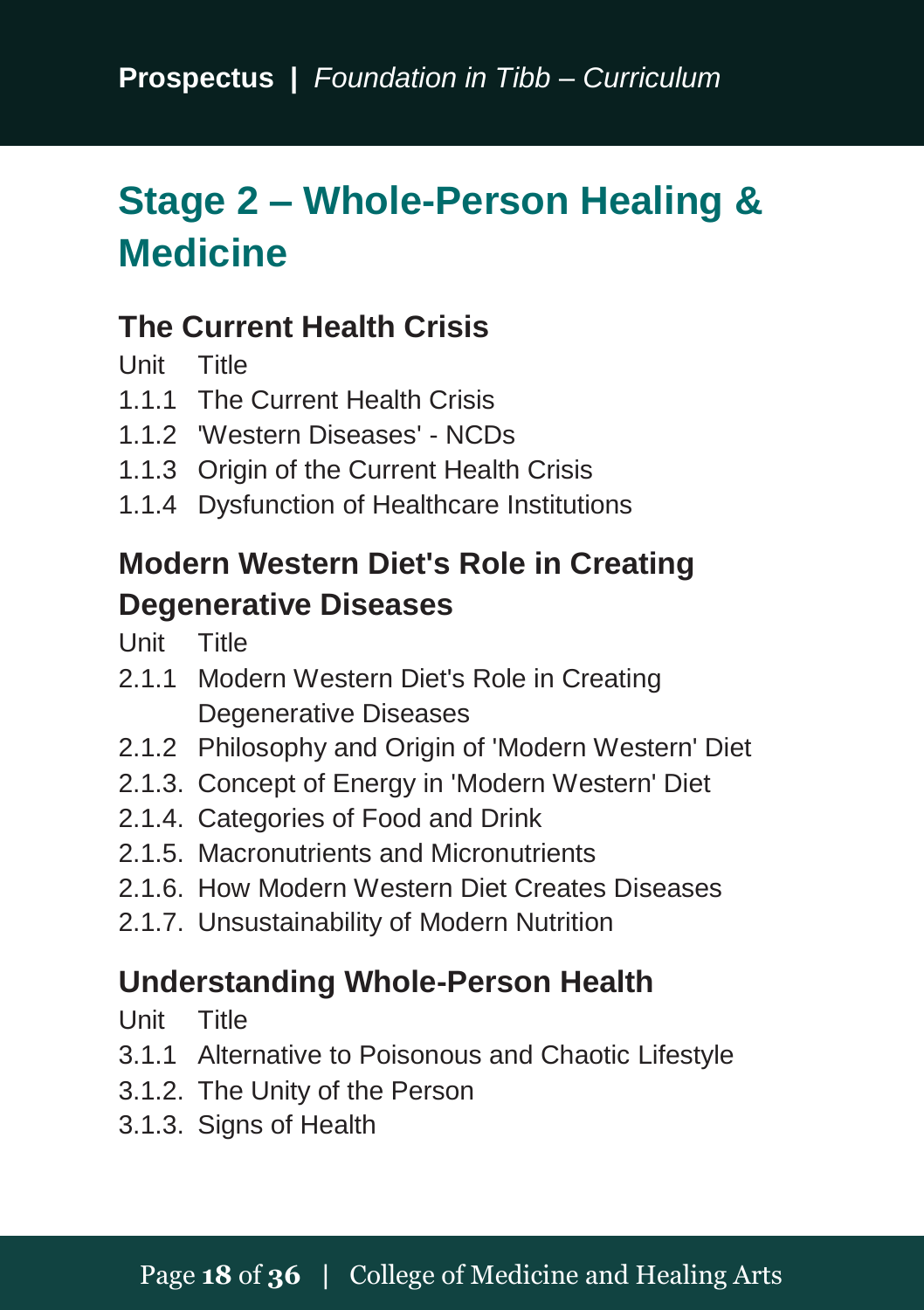#### **Creating a Balanced Lifestyle**

Unit Title

- 4.1 Seasons, Air & Environment
- 4.2 Food & Drink
- 4.3 Physical Activity & Rest
- 4.4 Psychological Activity & Rest
- 4.5 Sleep & Wakefulness
- 4.6 Retention & Elimination

#### **Tibb: Whole-Person Nutrition**

- Unit Title
- 5.1.1 Introduction and Definitions
- 5.1.2. Dynamic Digestive Processes
- 5.1.3. Degrees of Action
- 5.1.4. Temperaments, Foods and Drinks
- 5.1.5. Minerals and their Importance for Health
- 5.1.6. Principles of Ṭibb Nutrition
- 5.1.7. Ādāb Etiquettes of Eating and Drinking
- 5.1.8. Fasting for Health and Wellbeing

#### **Materia Medica**

- Unit Title
- 6.1 Single Medicaments
- 6.2 Compound Medicaments
- 6.3 Green Pharmacy

#### **The Healing Crisis**

Unit Title

- 7.1.1 Toxicity, Diseases, and Detoxification
- 7.1.2 States of Health 7.1.3. Wisdom of the Body

#### Page **19** of **36 |** College of Medicine and Healing Arts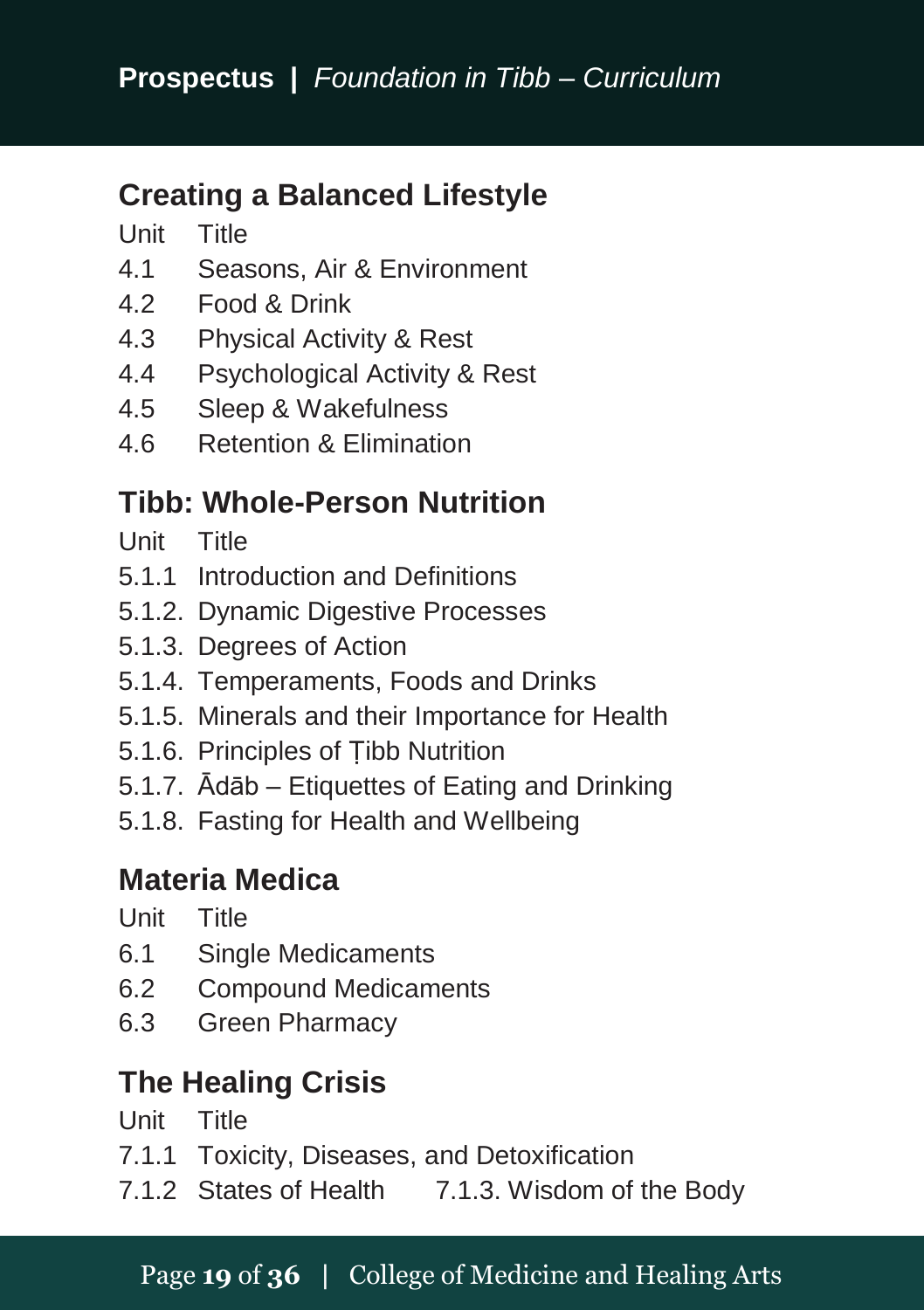# <span id="page-22-0"></span>Diploma in Herbal & Naturopathic Medicine (Unani Tibb) – Aim & Objectives

#### **Aims of the Diploma Programme**

After taking the foundation level (i.e. stages 1 and 2), this programme is designed for the graduate to be able to run a safe, effective, legal and financially sustainable naturopathic and herbal practice based on the Tibb tradition, incorporating useful knowledge and skills from Complimentary & Alternative Medicine (CAM).

### **Stage 3 – Tibb Physician Training & Clinical Skills**

Students in this stage begin to develop their consciousness, approach and skills as future Tibb physicians. They continue to develop the knowledge and skills they began in Stage 2, now with a patient-centred approach.

In this stage, students learn and develop the skills to conduct a patient interview and take relevant case notes, as well as to professionally assess an individual client/future patient.

#### Page **20** of **36 |** College of Medicine and Healing Arts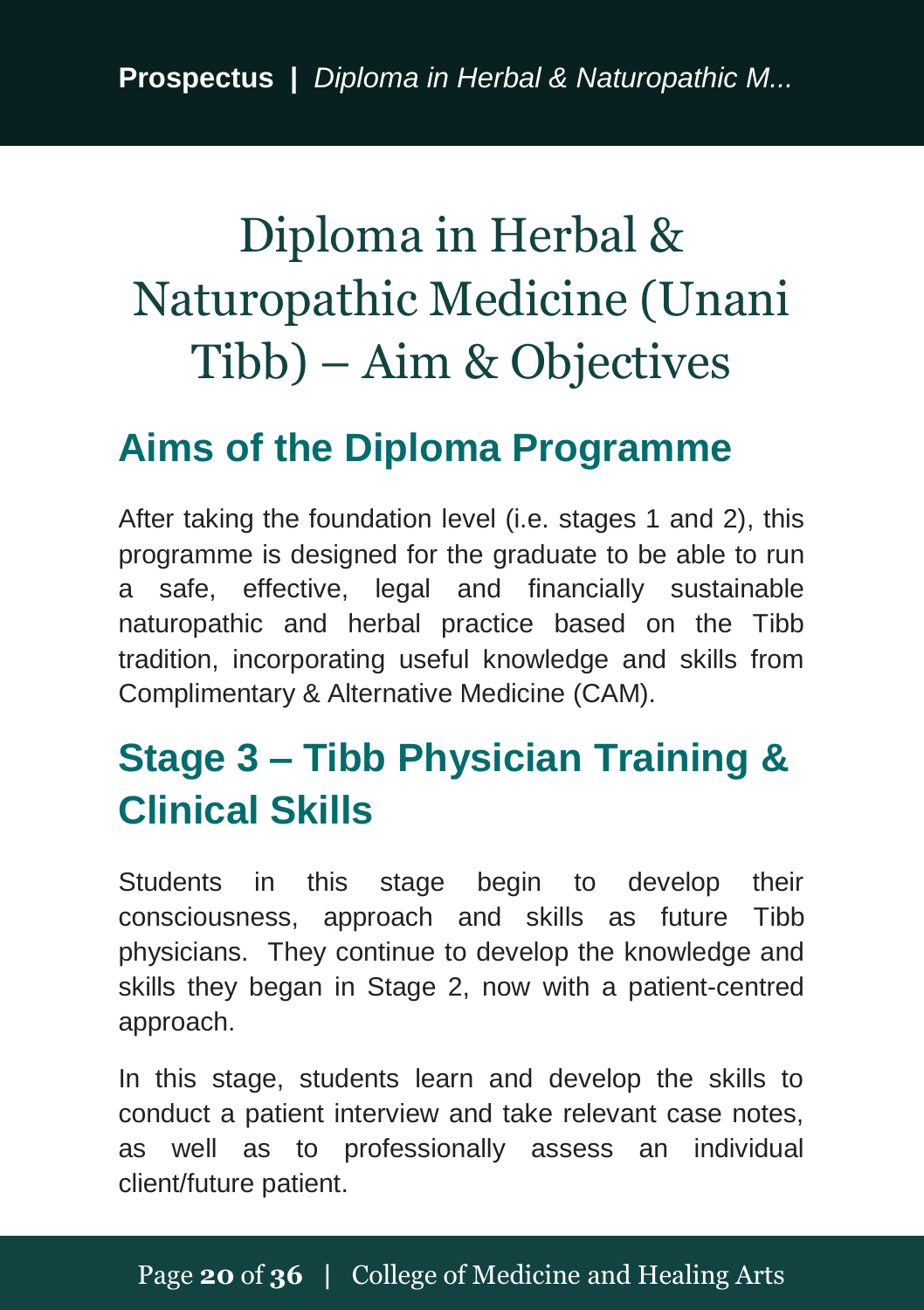The training delivered in this stage emphasises professional considerations such as health and safety, confidentiality, record keeping and data protection.

# **Stage 4 – Therapeutics & Practice Management**

Basic wholistic anatomy and physiology is introduced in this stage. Specific disease examples are explored with a view to learning how to successfully manage maintenance of health and treatment of diseases.

Students in this stage are informed of the basic procedures with respect to accidents and emergencies, and to know when to refer a patient elsewhere.

In Stage 4, just like in Stage 3, professional considerations are emphasised, with a particular focus on UK legislation that is relevant to their practice. In addition, students learn the main business considerations relevant to their practice.

After completing Stages 3 and 4, students can begin to take their own individual clinical case studies.

# **Stage 5 – Clinical Practice**

This is a practical stage where students acquire the skills they need to eventually demonstrate safe, effective, legal and financially viable naturopathic and herbal practice.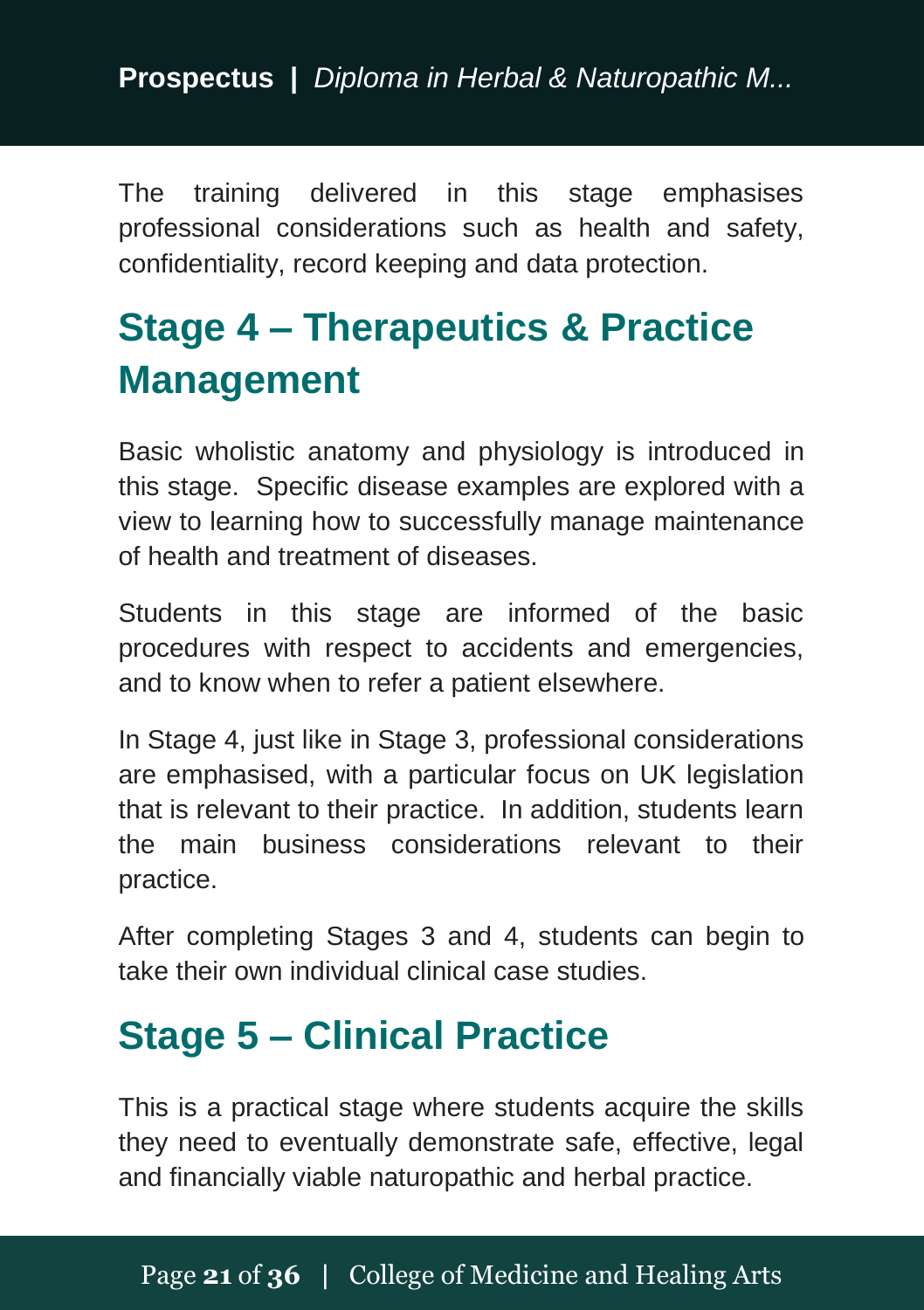In Stage 5, students practically learn how to prepare and manage their clinic premises and equipment, receive patients, interview their patients, and learn important skills to do with making and dispensing medicines.

Students are required to attend this stage which will allow them to experience various clinical activities and preparing and dispensing medicines.

### **Stage 6 – Review & Consolidation**

This stage is to review the progress of each learner, in regards to their personal development as well as their professional development.

As well as a general review, the focus is specifically on reviewing and updating students' individual clinical case studies. In this stage, students prepare to complete any remaining coursework and be ready for their exams.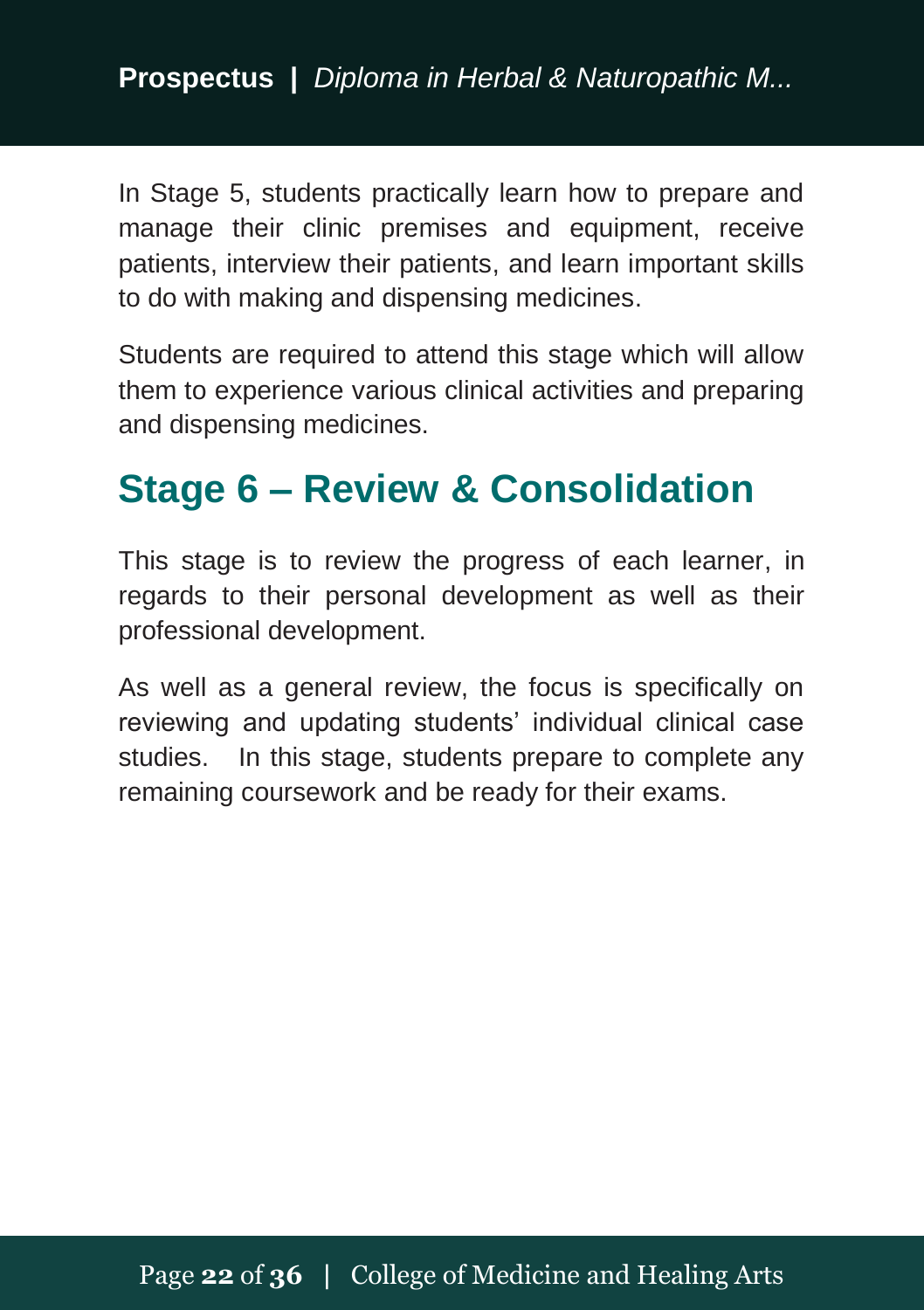# <span id="page-25-0"></span>Diploma in Herbal & Naturopathic Medicine (Unani Tibb) – Curriculum

# **Stage 3 – Tibb Physician Training & Clinical Skills**

#### **Tibb Physician Training**

Unit Title

- 1.1 Beginning Your Journey
- 1.2 Patient Care and Management
- 1.3 Managing the Healing Crisis
- 1.4 Preparing for Clinical Case Studies

#### **Clinical Skills**

- Unit Title
- 2.1 The Art of History Taking
- 2.2 Physiognomy
- 2.3 Introduction to Iridology
- 2.4 The Pulse
- 2.5 Diagnostic Importance of Stools
- 2.6 Urine Analysis
- 2.7 Use of Equipment in the Clinic and Pharmacy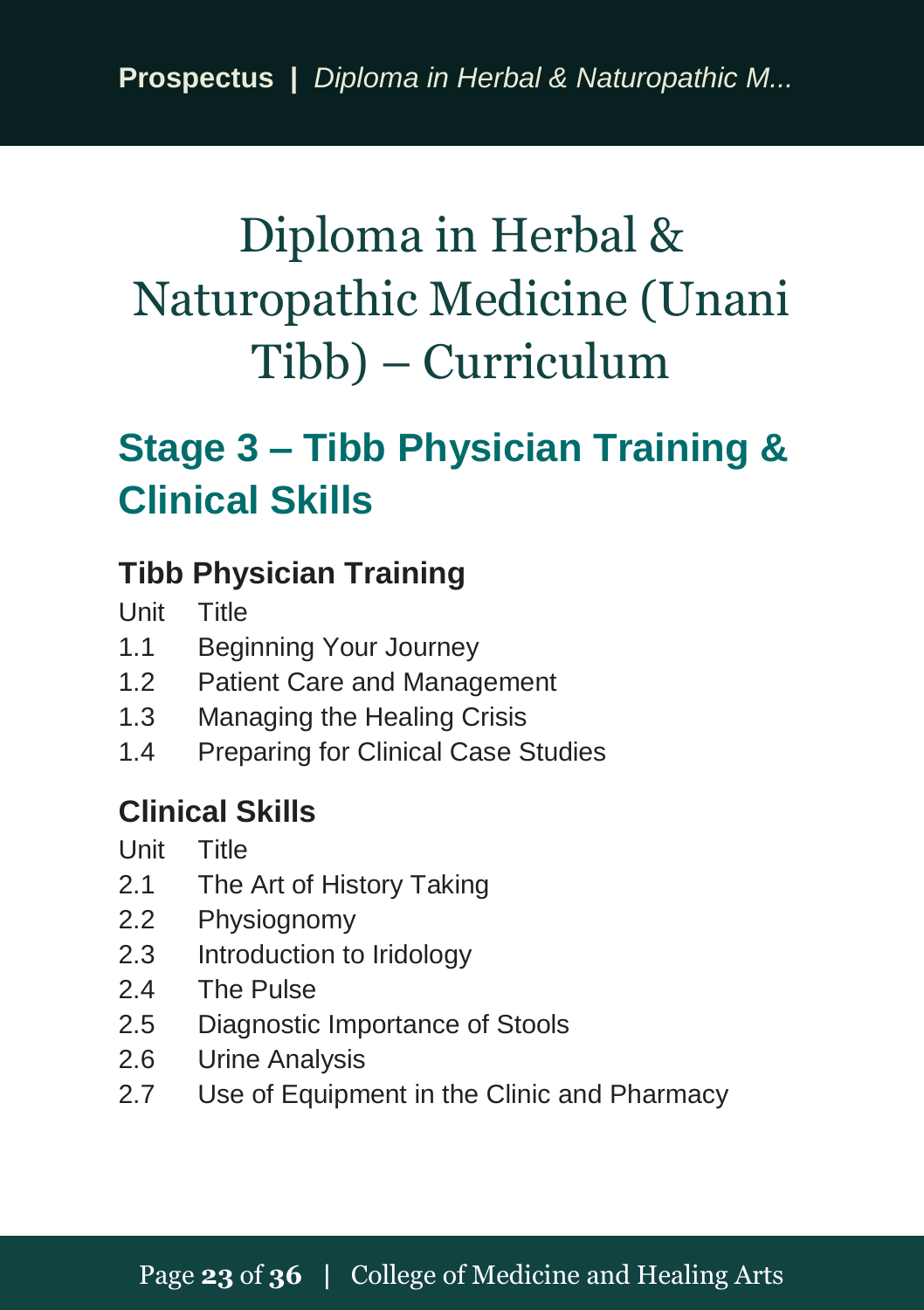#### **Materia Medica**

Unit Title

- 3.1 Single Medicaments
- 3.2 Compound Medicaments

# **Stage 4 – Therapeutics & Practice Management**

#### **Therapeutics**

- Unit Title
- 1.1 Introduction to Therapeutics
- 1.2 Classifications of Diseases
- 1.3 Emergencies and Accidents
- 1.4 Death and Dying
- 1.5 Patient-Centred Care and Treatment
- 1.6 Guidelines for Good Practice
- 1.7 Phytopharmacy

#### **Practice Management**

Unit Title

- 2.1 Legislation
- 2.2 Professional Considerations
- 2.3 Business Considerations
- 2.4 Resources for Good Practice
- 2.5 Successful Practice Management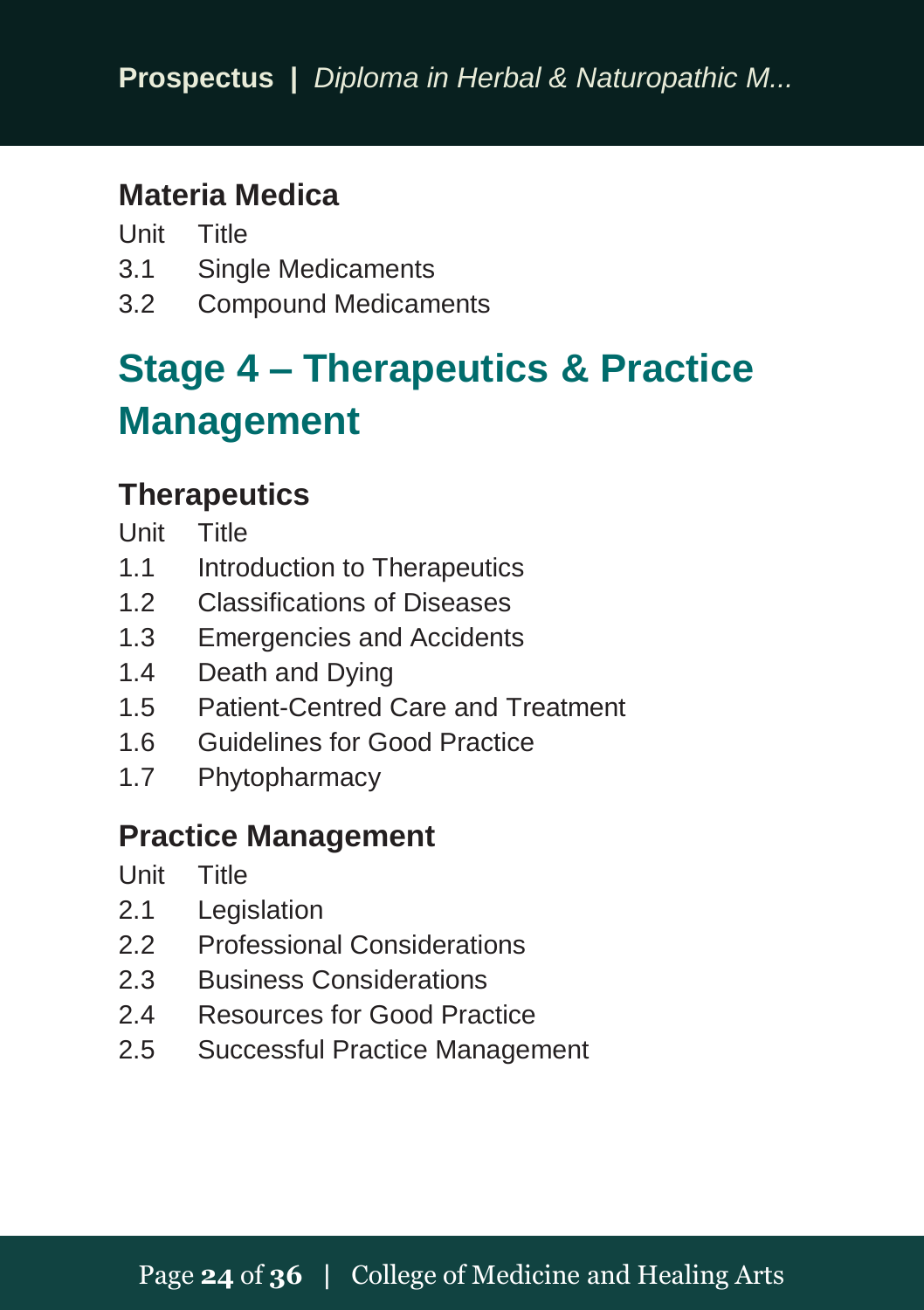#### **Etiology & Pathology**

Unit Title

- 3.1 Essential Understanding of Etiology
- 3.2 Essential Understanding of Pathology

#### **Anatomy & Physiology**

- 1. The Digestive System
- 2. The Respiratory System
- 3. The Cardiovascular System
- 4. The Skeletal System
- 5. The Muscular System
- 6. The Lymphatic System
- 7. The Endocrine System
- 8. The Excretory System
- 9. The Nervous System
- 10. The Reproductive System
- 11. The Sense Organs and Skin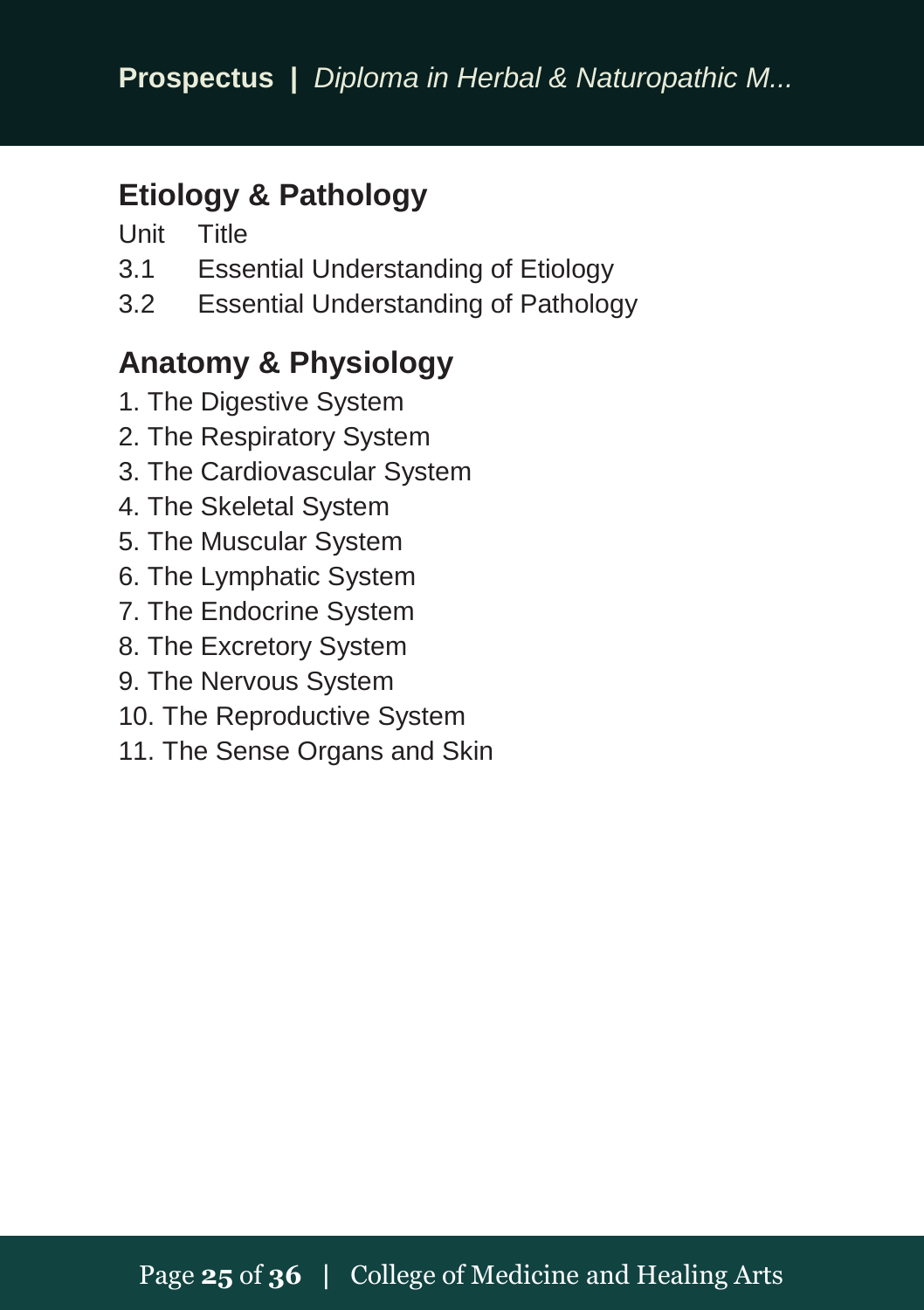# <span id="page-28-0"></span>Diploma in Counselling & Psychotherapy (Nafsiyat) – Aim and Objectives

### **Aim of the Diploma Programme**

After taking the foundation level (i.e. stages 1 and 2), this programme is designed for the graduate to be able to run a safe, effective, legal, financially sustainable and professional counselling and psychotherapy practice based on *Ilm-un-Nafsiyat* within the Tibb tradition, incorporating useful knowledge and skills from contemporary research and practices from diverse disciplines.

Learners who begin this journey will examine contemporary confusions about the nature of knowledge, existence and reality. The solution to this labyrinth is the paradigm of *Hikmah*, holistic cosmology and life affirming solutions.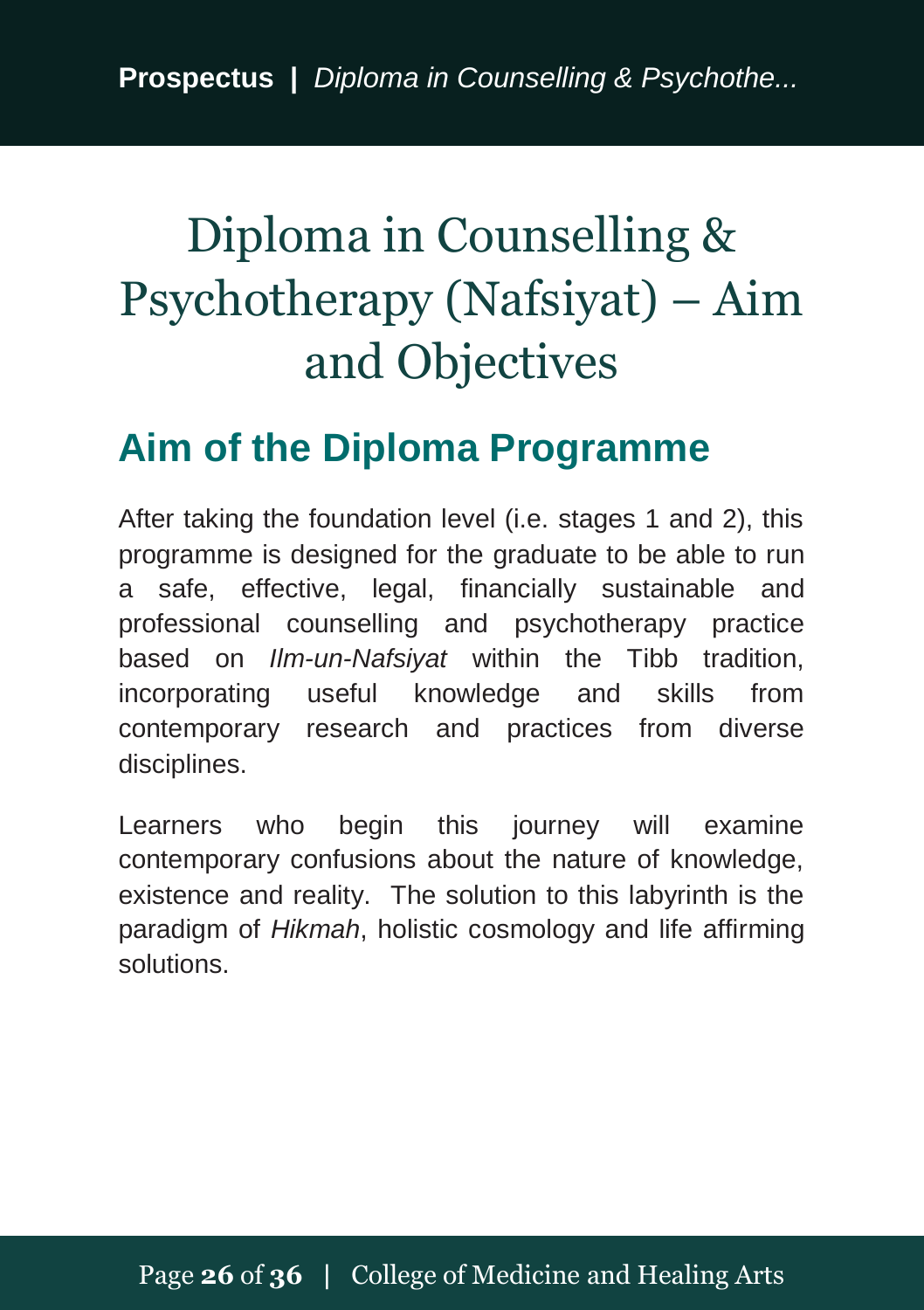# **Stage 3 – Counselling & Psychotherapy Training**

Students in this stage begin to develop their consciousness, approach and skills as future counsellors and psychotherapists. They continue to develop the knowledge and skills they began to develop in Stage 2, with their now client-centred approach.

In this stage, students learn and develop the skills to conduct a client interview and take relevant case notes, as well as to professionally assess a client. The training delivered in this stage emphasises professional considerations such as health and safety, confidentiality, record keeping and data protection.

Students gain a basic understanding of psychological faculties and energies, and learn about causes of the diseases of the self. They begin to develop the essential qualities of a successful counsellor and psychotherapist.

They begin to transform their own inner dimensions and learn how these qualities and processes can facilitate their clients' psychological health and wellbeing (the inner alchemy).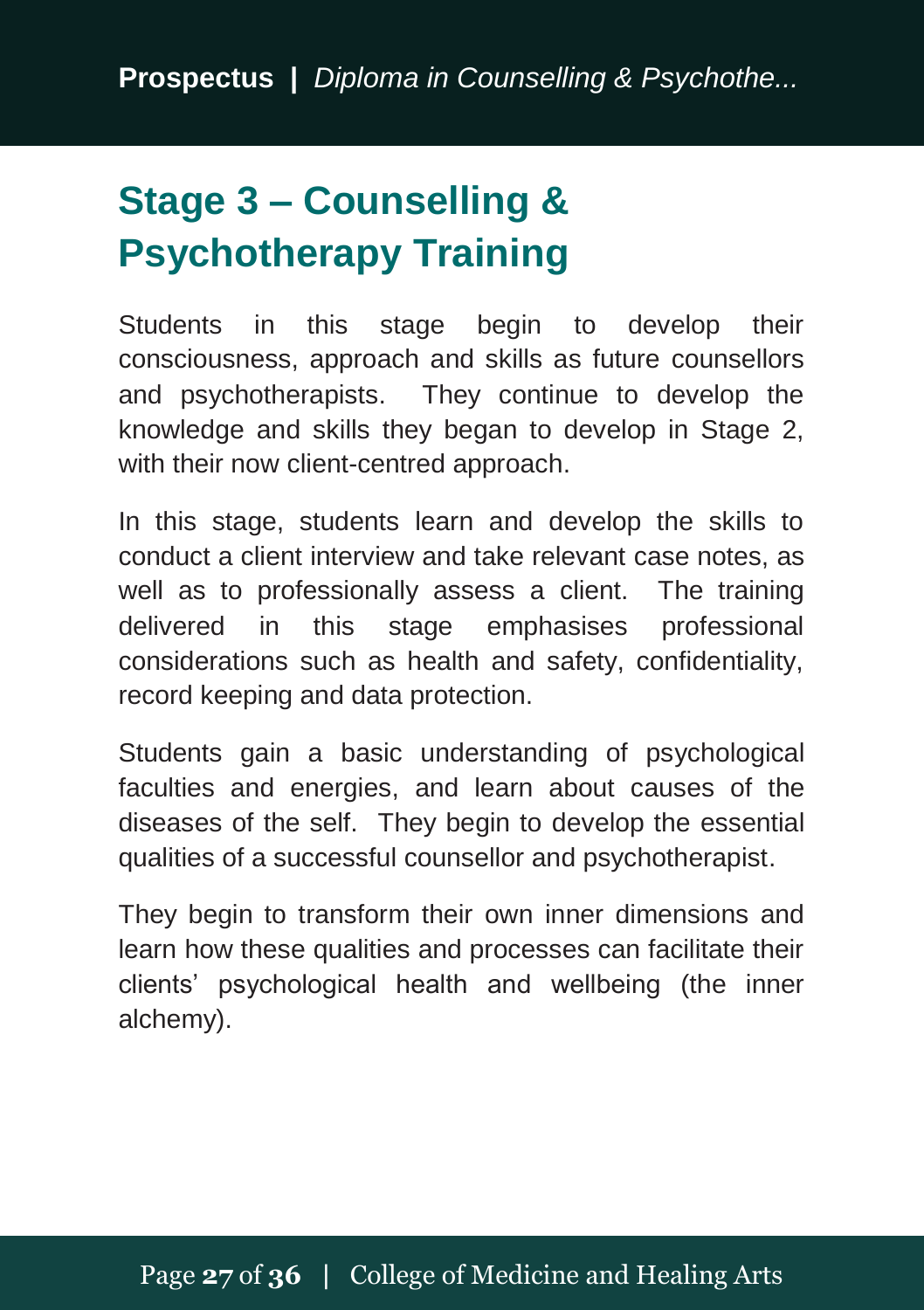# **Stage 4 – Psychotherapeutics & Practice Management**

In Stage 4, students learn the protocol for maintenance of psychological health, and the protocol for treatment of psychological diseases.

Specific disease examples are explored with a view to learning how to successfully manage maintenance of psychological health and treatment of psychological diseases.

Students in this stage are informed of the basic procedures with respect to accidents and emergencies, including psychological emergencies, and to know when to refer a patient elsewhere.

In Stage 4, just like in Stage 3, professional considerations are emphasised, with a particular focus on legislation that is relevant to their practice. In addition, students learn the main professional considerations relevant to their practice.

After completing Stage 4, students can begin to take their own individual client case studies.

# **Stage 5 – Practice of Counselling & Psychotherapy**

This is a practical stage where students continue to develop and demonstrate the skills needed for

Page **28** of **36 |** College of Medicine and Healing Arts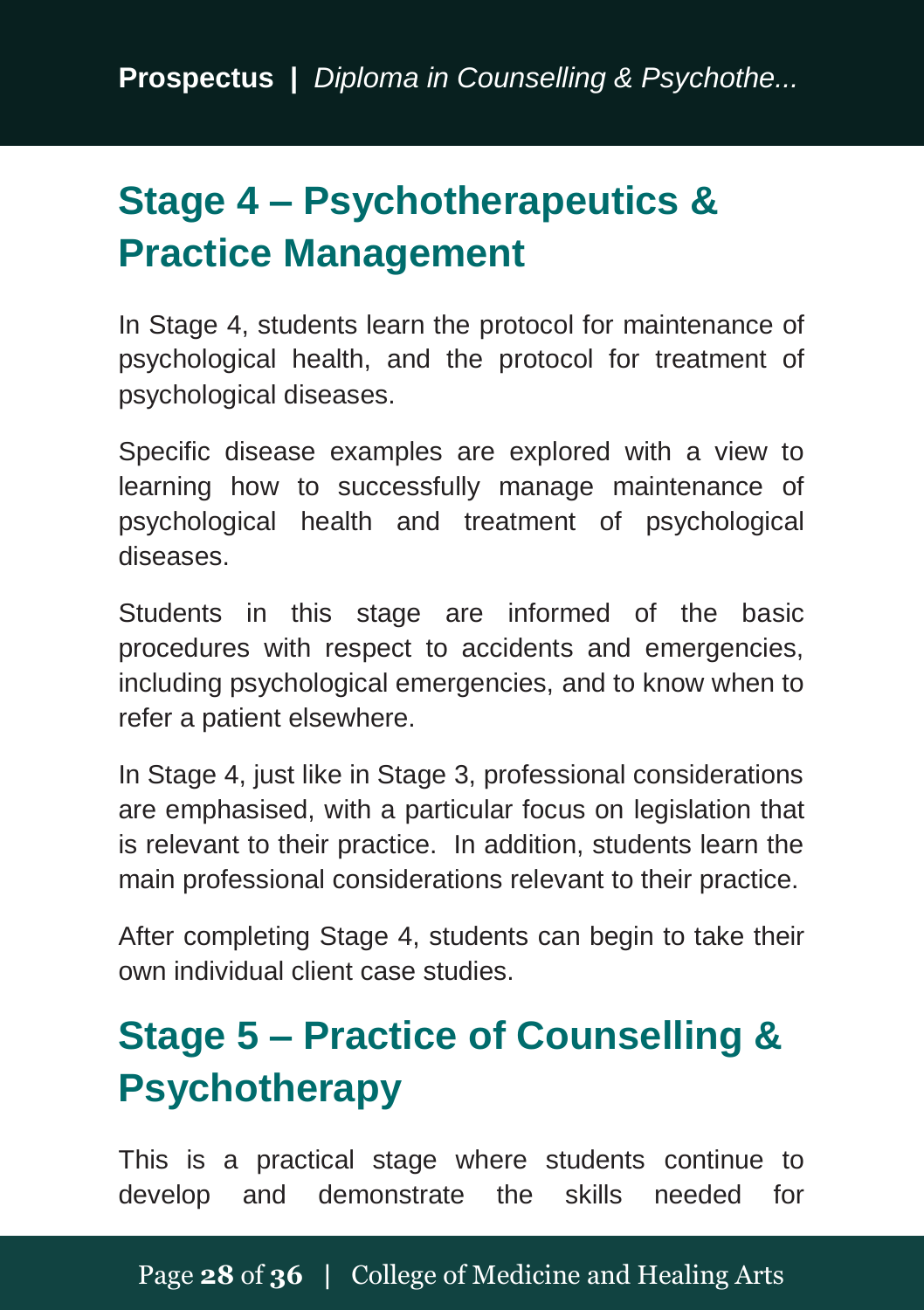#### **Prospectus |** *Diploma in Counselling & Psychothe...*

professional, safe, effective, legal and financially sustainable counselling and psychotherapy practice.

In Stage 5, students continue to learn and demonstrate how to prepare and manage their premises and equipment, receive clients, and interview their clients.

Students are required to attend this stage which will allow them to experience various activities related to successful practice of counselling and psychotherapy.

### **Stage 6 – Review & Consolidation**

This stage is to review the progress of each learner, in regards to their personal development as well as their professional development.

As well as a general review, the focus is specifically on reviewing and updating students' individual client case studies. In this stage, students prepare to complete any remaining coursework and be ready for their exams.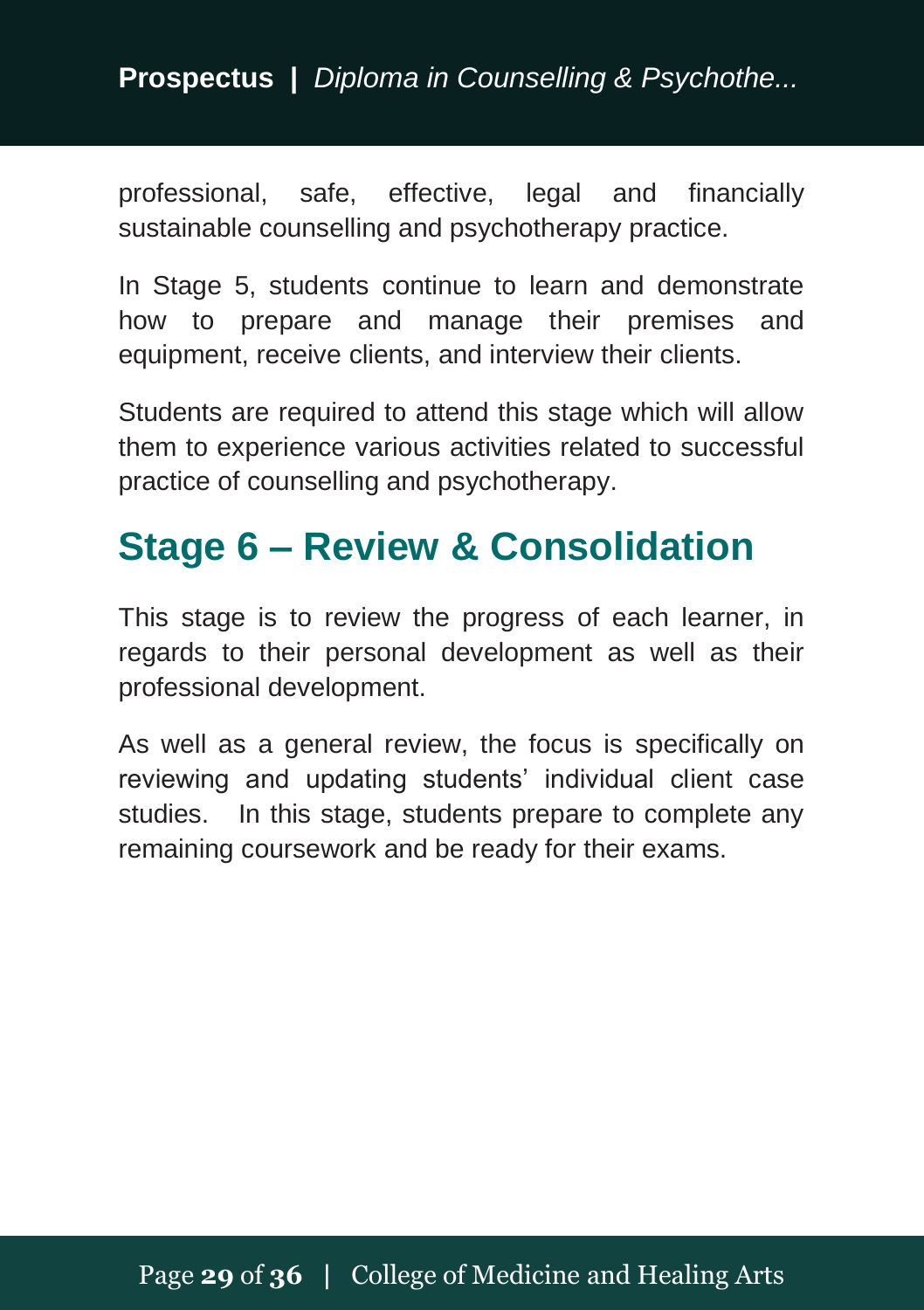# <span id="page-32-0"></span>Diploma in Counselling & Psychotherapy (Nafsiyat) – Curriculum

# **Stage 3 – Counselling & Psychotherapy Training**

#### **Psychotherapy Training**

Unit Title

- 1.1 Qualities of a Successful Counsellor
- 1.2 Psychotherapist Heal Thyself
- 1.3 Client Care and Management
- 1.4 Managing the Healing Crisis
- 1.5 Preparing for Clinical Case Studies

#### **Clinical Skills**

Unit Title

- 2.1 The Art of History Taking
- 2.2 Physiognomy and its Implications in Psychotherapy
- 2.3 Pulse and its Implications in Psychotherapy
- 2.4 Use of Equipment in the Counselling Practice

#### **Materia Medica**

Unit Title

- 3.1 Single Medicaments
- 3.2 Compound Medicaments

#### Page **30** of **36 |** College of Medicine and Healing Arts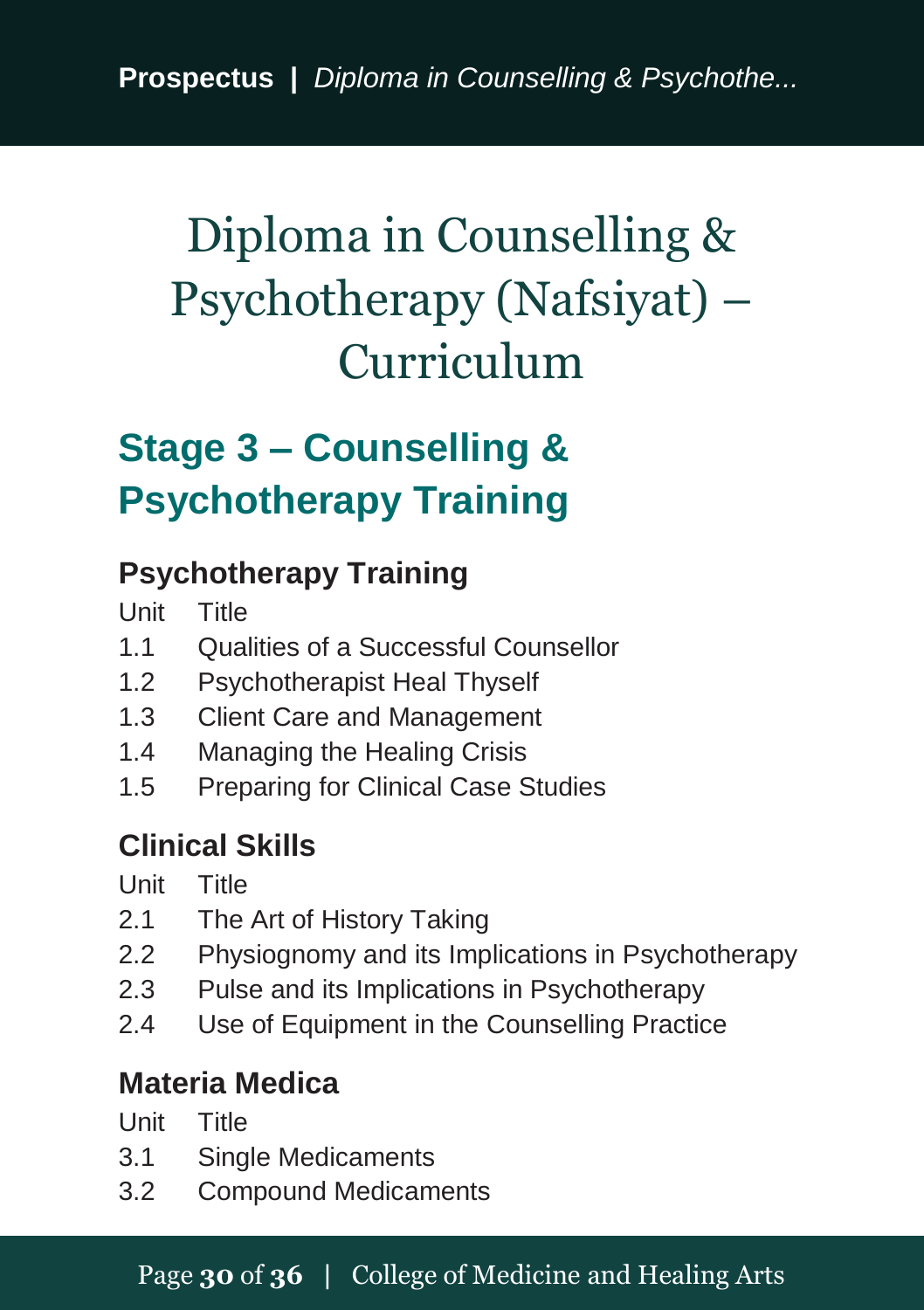#### **Causes of the Diseases of the Self**

Unit Title

- 4.1 Psychological Faculties and Energies
- 4.2 Role of Iblis and His Associates
- 4.3 Role of Nafs-al-Ammarah (The Reactional Self)
- 4.4 Secularisation of the Cosmos
- 4.5 Absence of Zuhd and Faqr as a Way of Life (Over-Indulgence in Permitted Things)

#### **Treatment of the Diseases of the Self**

- Unit Title
- 5.1 The Transcultural Methodology of Change and Development
- 5.2 The Prophetic Modelling
- 5.3 Ilm Knowledge
- 5.4 Tazkiya Purification

# **Stage 4 – Psychotherapeutics & Practice Management**

#### **Psychotherapeutics**

Unit Title

- 1.1 Introduction to Psychotherapeutics
- 1.2 Emergencies and Accidents
- 1.3 Death and Dying
- 1.4 Client-Centred Care
- 1.5 Guidelines for Good Practice
- 1.6 Phyto-pharmacy in Psychotherapeutics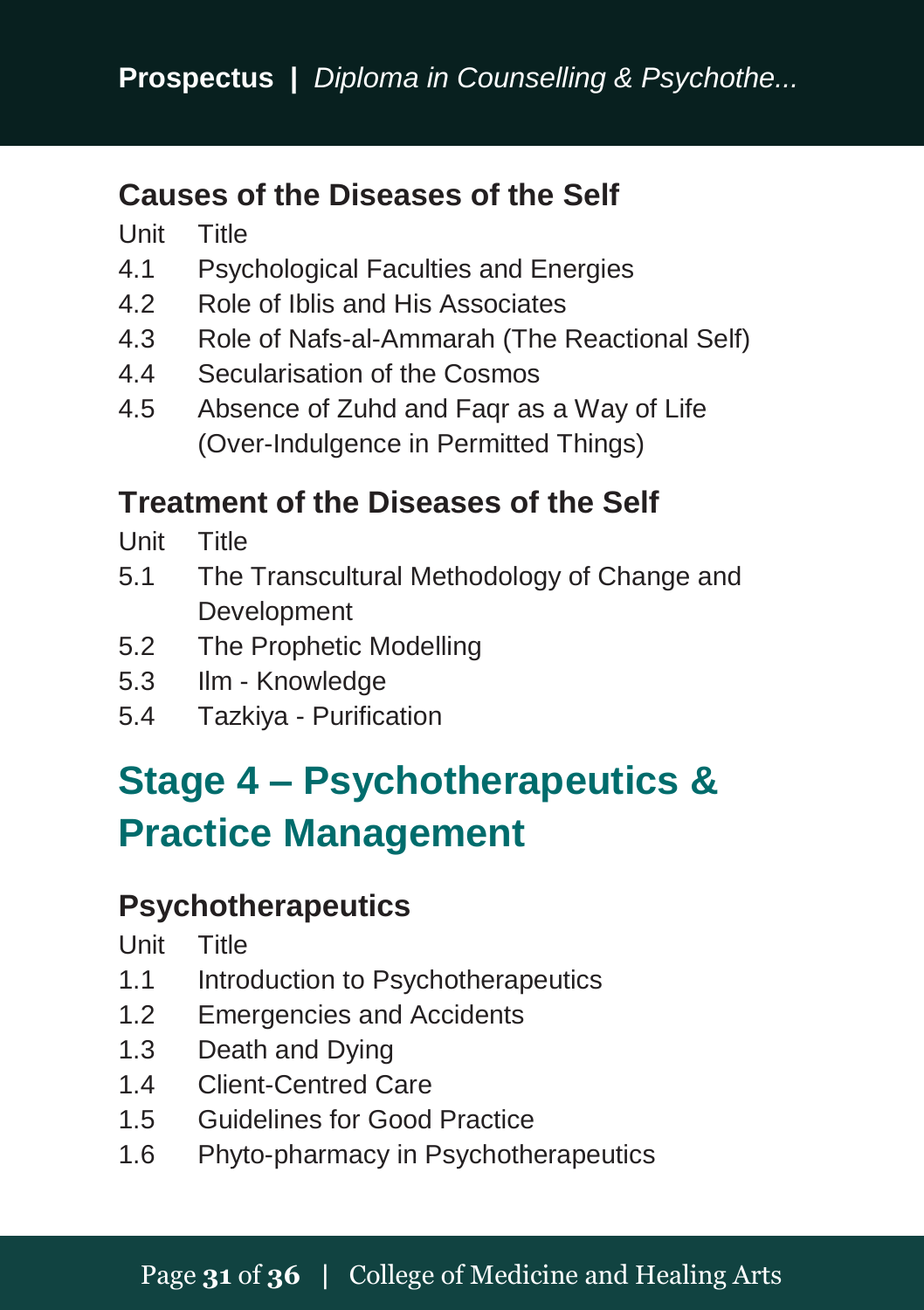#### **Practice Management**

Unit Title

- 2.1 Legislation
- 2.2 Professional Considerations
- 2.3 Business Considerations
- 2.4 Resources for Good Practice
- 2.5 Successful Practice Management Handbook

#### **Classifications of the Diseases of the Heart and Mind**

Unit Title

- 3.1 Essential Understanding of Etiology
- 3.2 Essential Understanding of Pathology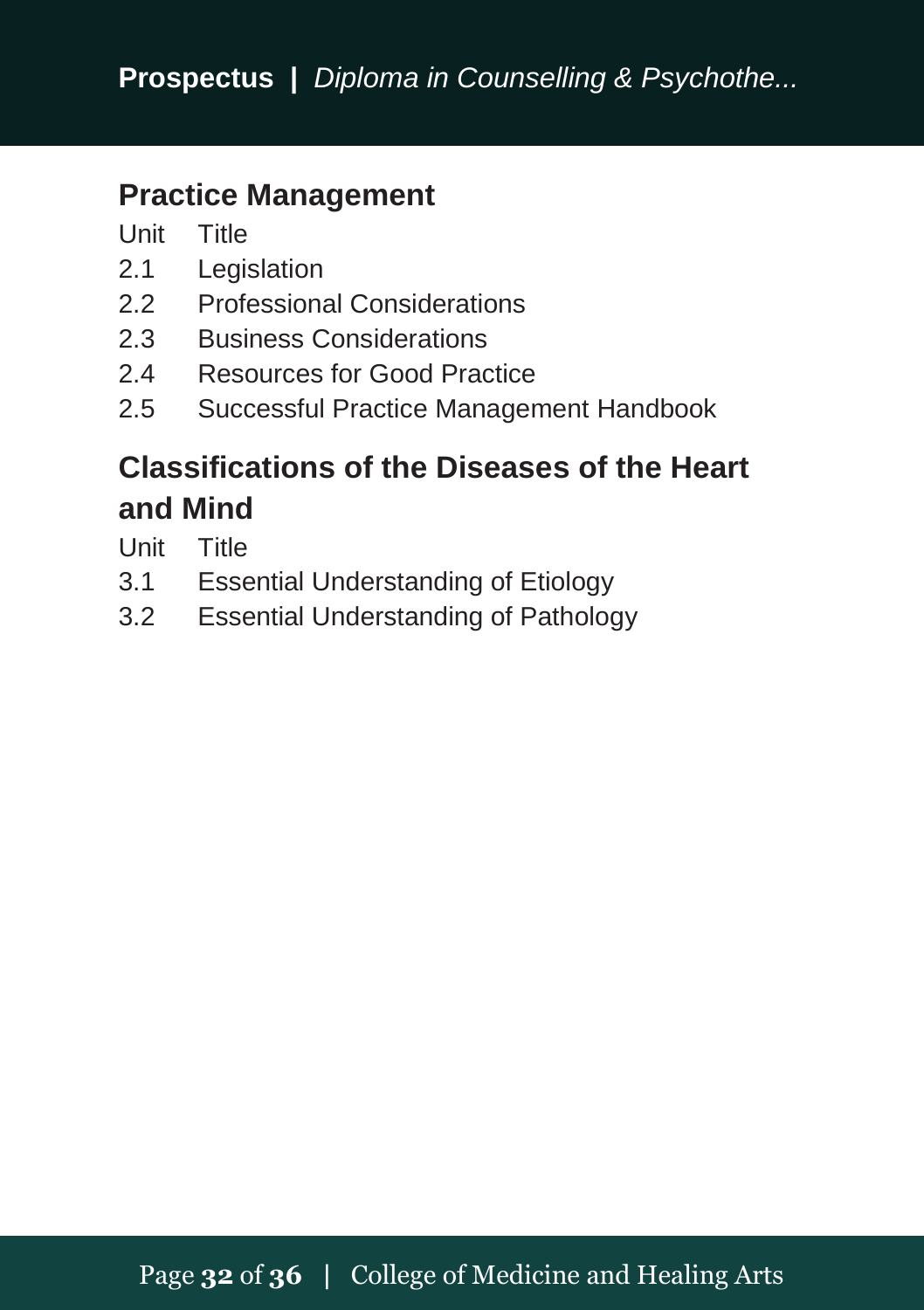# <span id="page-35-0"></span>Diploma in Iridology – Aim

### **Aim of this Specialisation Diploma**

Students wishing to achieve this Specialisation Diploma need to successfully complete the Diploma in Naturopathic & Herbal Medicine (Tibb) or the Diploma in Counselling & Psychotherapy (Nafsiyat). Please see the relevant sections earlier in this prospectus.

The aim of this Specialisation Diploma is for students already on a Professional Diploma programme to add to their repertoire of knowledge and skills by becoming a skilled and competent iridologist.

# <span id="page-35-1"></span>Diploma in Iridology – Curriculum

# **Iridology Training**

#### **Towards Becoming an Iridologist**

- 1.1 The Iridologist's Role and Responsibilities
- 1.2 Professional Considerations
- 1.3 Patient Care and Management
- 1.4 Stages of Disease
- 1.5 Physician Heal Thyself

#### Page **33** of **36 |** College of Medicine and Healing Arts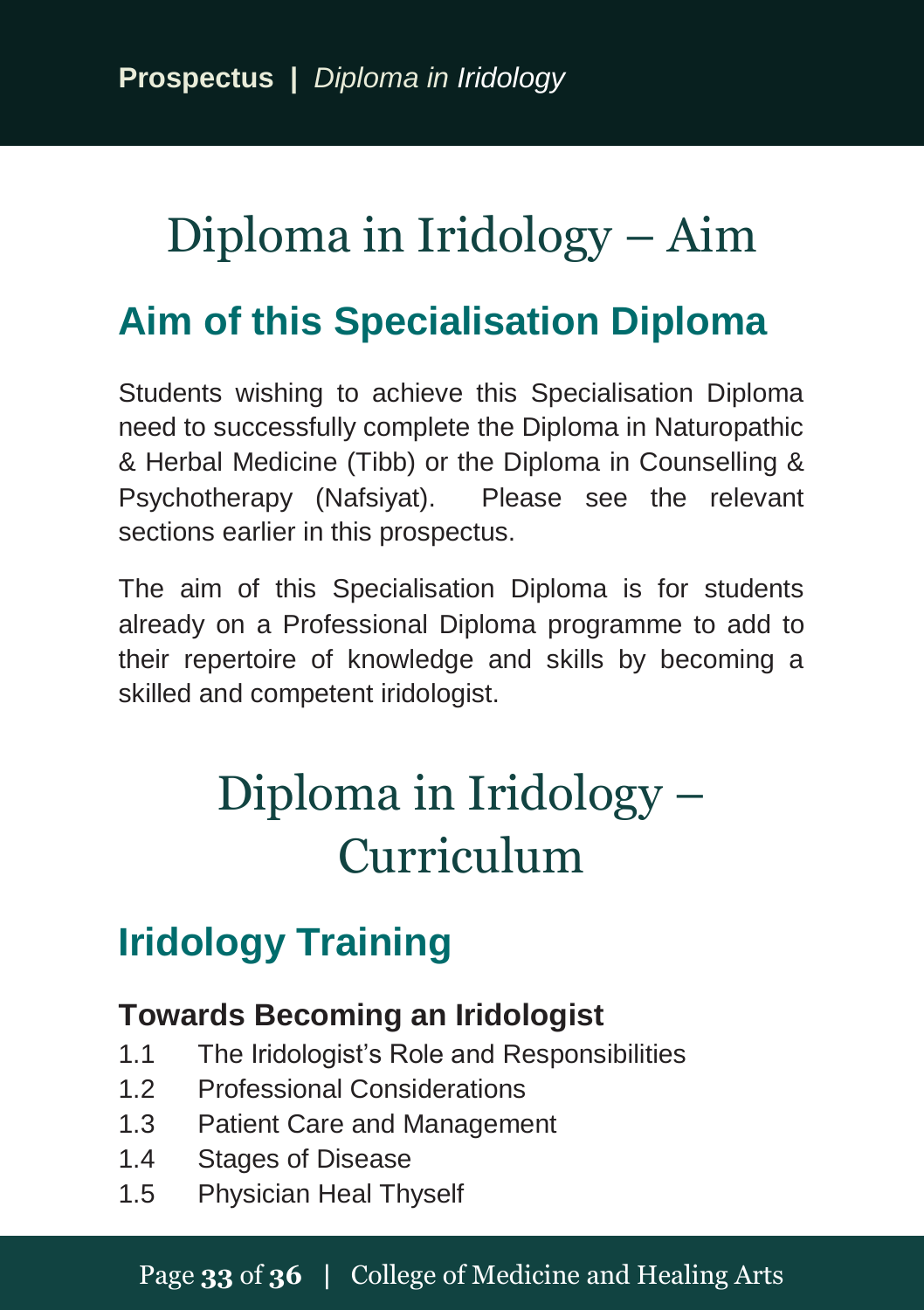- 1.6 Hering's Law of Cure and the Healing Crisis
- 1.7 Preparing for Clinical Case Studies
- 1.8 Patient-Centred Assessment
- 1.9 Other Complimentary Medicine Disciplines

#### **Basic Understanding of Iridology**

- Unit Title
- 2.1 Anatomy & Physiology
- 2.2 History of Eye Assessment and Diagnosis
- 2.3 History of Iridology
- 2.4 Anatomy & Physiology of the Human Eyes
- 2.5 Iridology Equipment
- 2.6 Iris Synthesis ®

#### **Health Analysis and Assessment Using Iridology**

- Unit Title
- 3.1. Iris colours
- 3.2. Anaemia Ring
- 3.3. Atherosclerosis
- 3.4. Arcus Senilis
- 3.5. Autonomic Nerve Wreath
- 3.6. Bowel Pockets or diverticuli
- 3.7. Crypts
- 3.8. Defect signs
- 3.9. Diamond Lacunae in organ areas
- 3.10. Heterochromia, central and sectoral
- 3.11. Intra-focal lesion origins
- 3.12. Lesions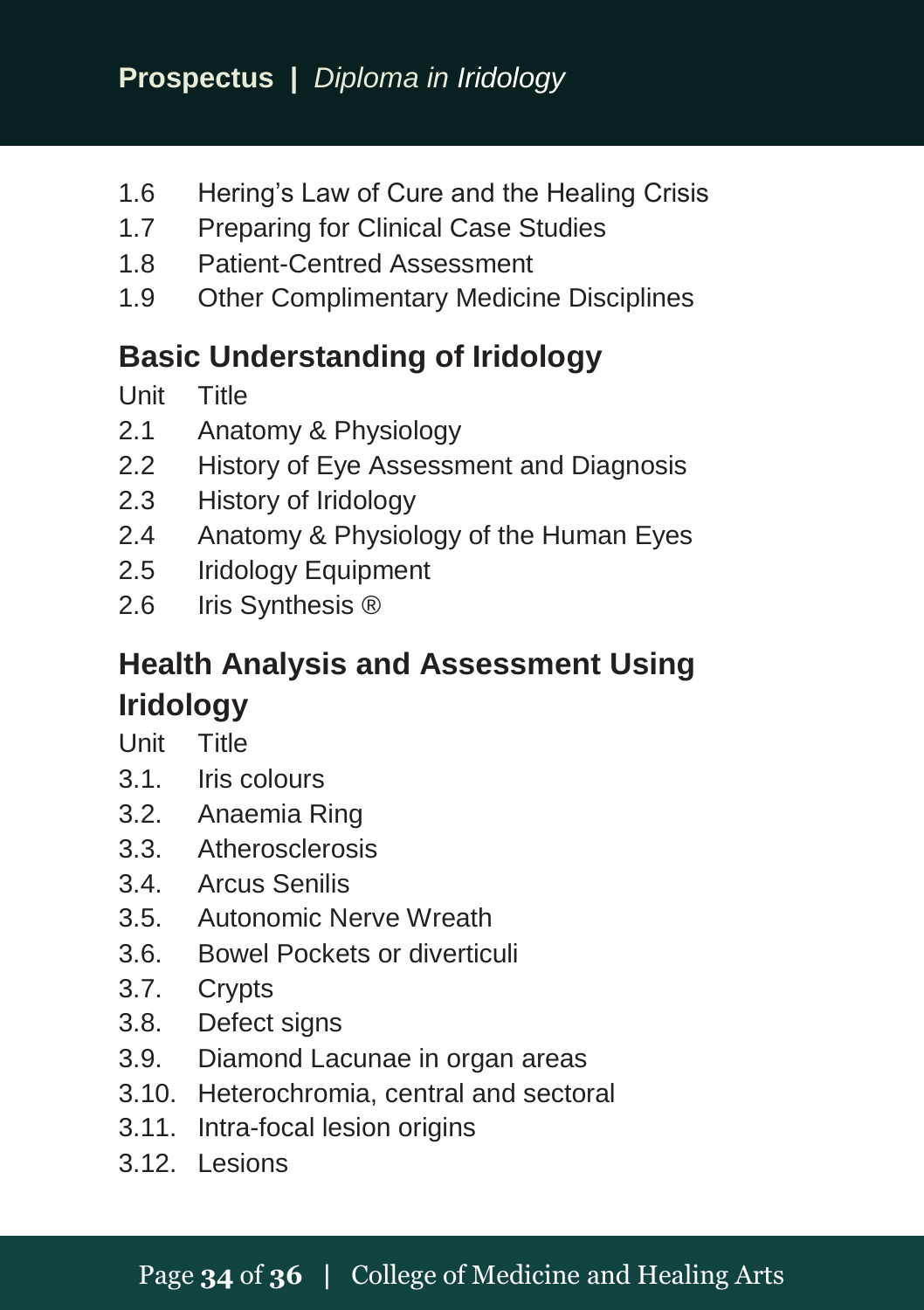- 3.13. Lymphatic rosary or tophi
- 3.14. Nerve rings
- 3.15. Psora
- 3.16. Pterygium
- 3.17. Pupillary margin
- 3.18. Pupil shape
- 3.19. Radial Line correspondences
- 3.20. Radii solaris
- 3.21. Reflexive signs
- 3.22. Sclera markings
- 3.23. Scurf rim
- 3.24. Sodium or Calcium hypercholesterol ring
- 3.25. Stomach halo
- 3.26. Transversals
- 3.27. Eleven constitutions:
	- 1. Neurogenic, sensitive and robust
	-
	- 2. Lymphatic<br>3. Hydrogenic Hydrogenic
	- 4. Bilary or mixed<br>5. Haematogenic
	- **Haematogenic**
	- 6. Glandular pathological
	- 7. Mesenchymal pathological
	- 8. Larvate titanic or Anxiety titanic
	- 9. Lipaemic
	- 10. Uric acid diathesis
	- 11. Dysenzymatic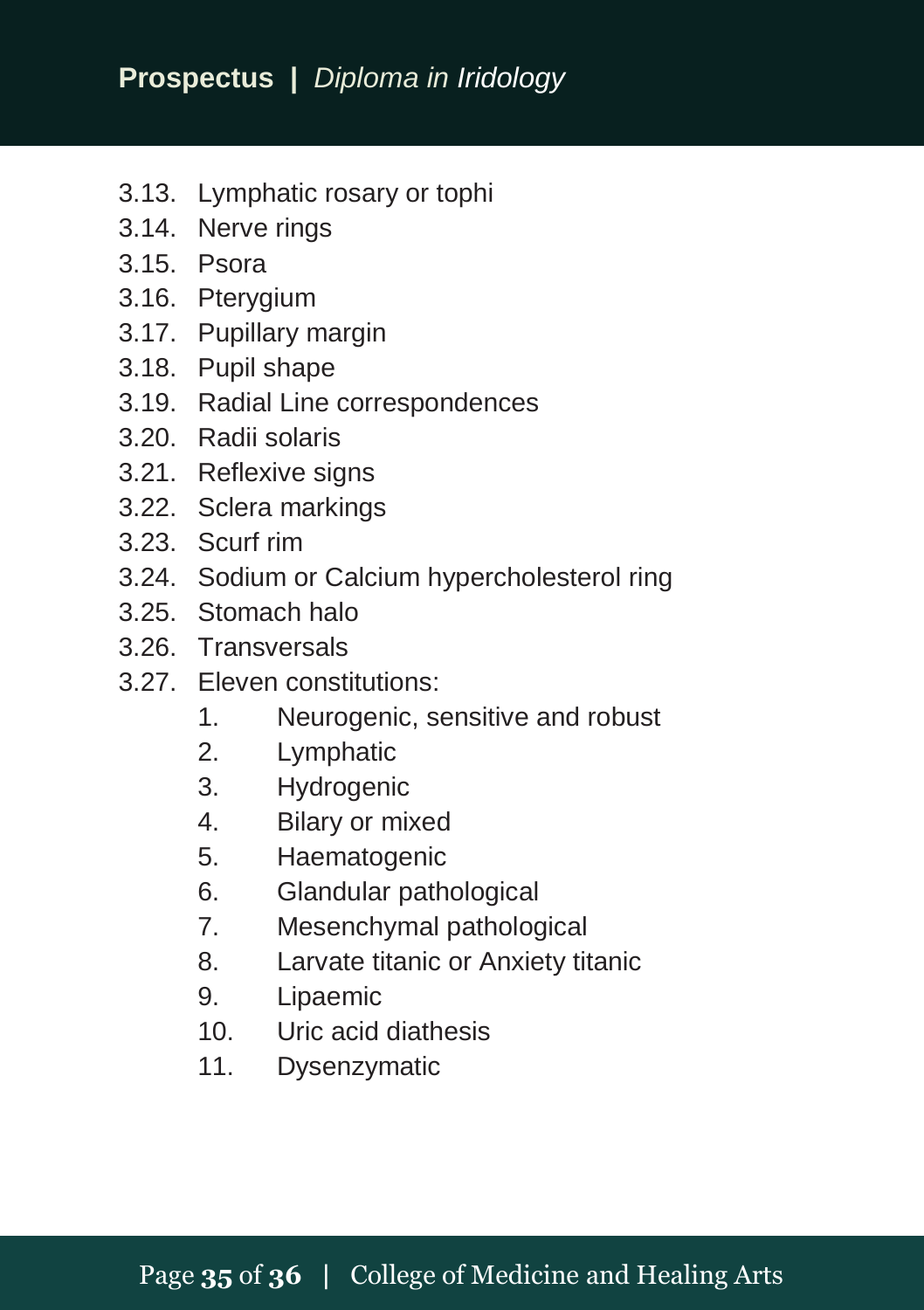# How to Get Started

<span id="page-38-0"></span>Begin your personal journey **online** with us by enrolling on our 1-year health education and coaching programme at **[www.CoMHA.org.uk/TibbTransformation](http://www.comha.org.uk/TibbTransformation)**.

Begin your new **career in natural health** with one of our professional Diplomas. Get started on Foundation in Tibb (Natural Health) at **[www.CoMHA.org.uk/Foundation](http://www.comha.org.uk/Foundation)**

# Get In Touch

<span id="page-38-1"></span>If you have further questions, just get in touch with our team. You can:

• Phone us on: +44 116 273 8614

- E-Mail us at: **[info@CoMHA.org.uk](mailto:info@CoMHA.org.uk)**
- Write to or visit us: 446 East Park Road

Leicester, LE5 5HH England (UK)

#### Page **36** of **36 |** College of Medicine and Healing Arts